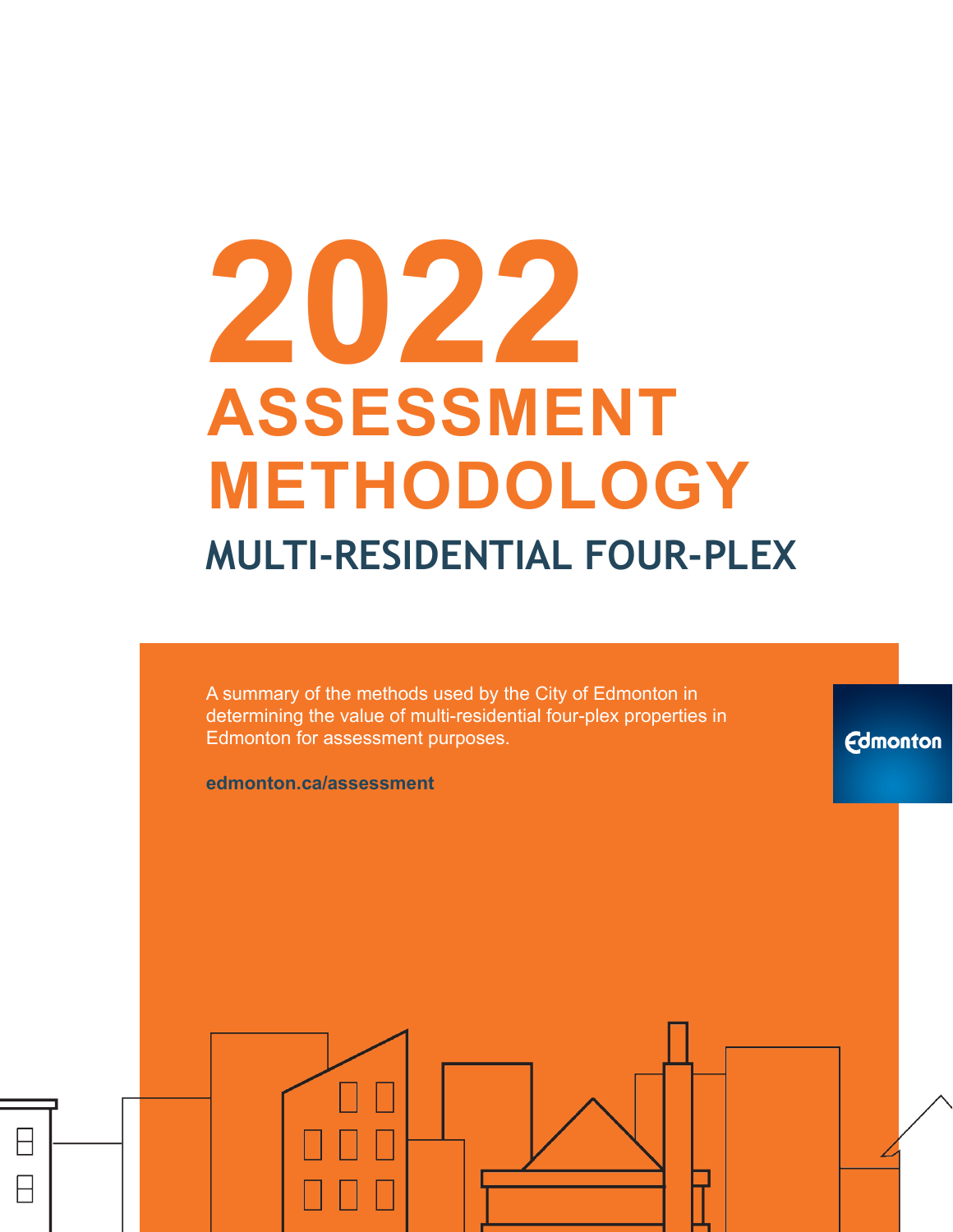# **Table of Contents**

| <b>Scope</b>                                                                                                             | $\overline{2}$             |
|--------------------------------------------------------------------------------------------------------------------------|----------------------------|
| <b>Introduction</b>                                                                                                      | $\overline{2}$             |
| <b>Mass Appraisal</b><br><b>Valuation Model</b>                                                                          | 4<br>6                     |
| <b>Property Groups</b><br>Subgroup                                                                                       | 7<br>$\overline{7}$        |
| <b>Approaches to Value</b><br>Income Approach (Multi-Residential)<br><b>Income Approach Definitions</b>                  | 8<br>8<br>9                |
| <b>Sample Assessment Detail Report</b>                                                                                   | 11                         |
| <b>Variables</b>                                                                                                         | 13                         |
| <b>Other Value Adjustments</b>                                                                                           | 15                         |
| <b>Other Definitions</b>                                                                                                 | 16                         |
| <b>References</b>                                                                                                        | 16                         |
| <b>Appendix</b><br><b>Zoning References</b><br>Zone Chart: Multi-Residential<br>Land Use Chart: Multi-Residential<br>Map | 18<br>18<br>19<br>20<br>21 |
| <b>Time Adjustment Factors</b>                                                                                           | 22                         |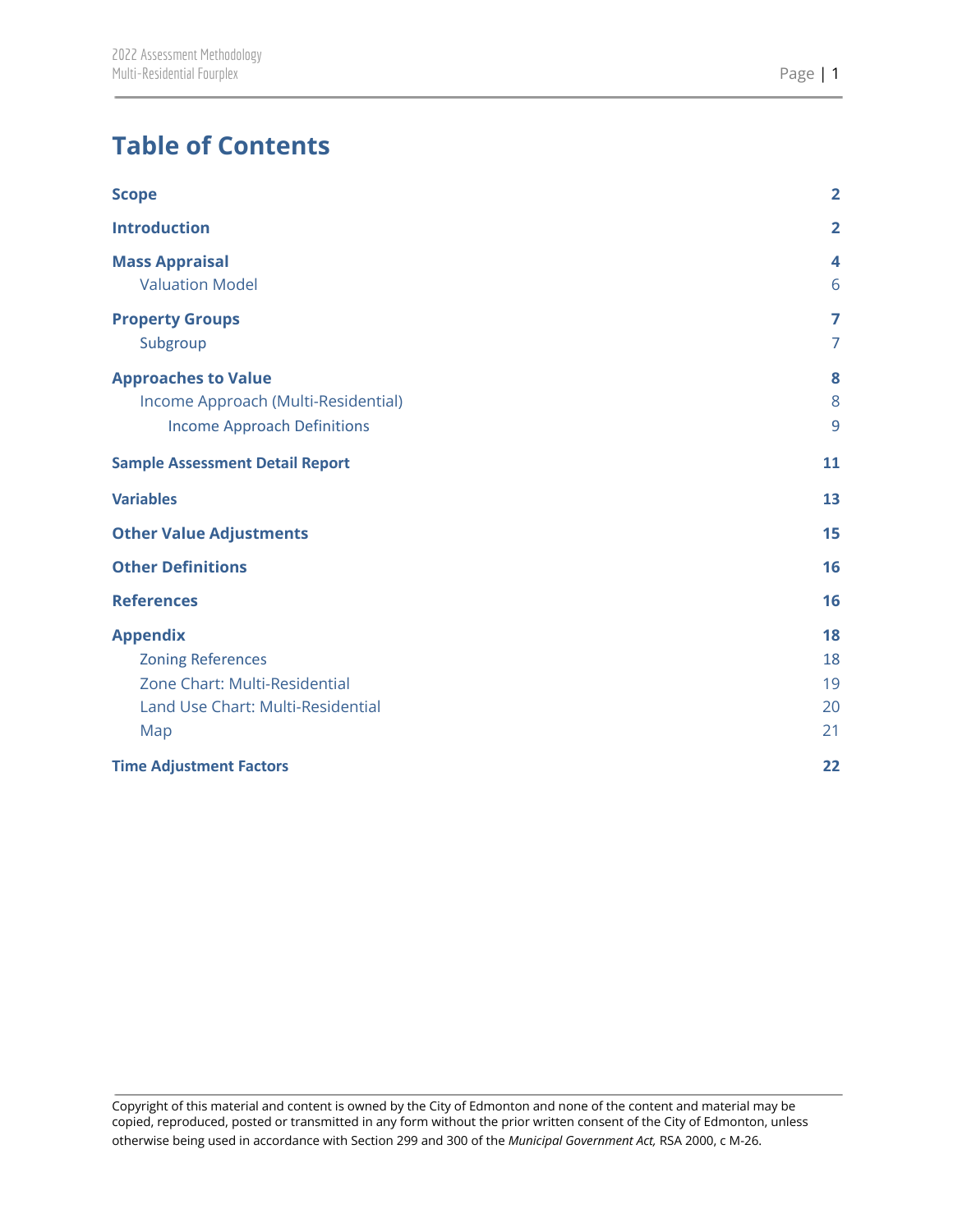# <span id="page-2-0"></span>**Scope**

<span id="page-2-1"></span>This guide explains how Multi-Residential Fourplex properties are valued for assessment purposes. The guide is intended as a tool and complements the assessor's judgment in the valuation process.

## **Introduction**

Property assessments in the City of Edmonton are prepared in accordance with the requirements of the Municipal Government Act, R.S.A. 2000, c. M-26, (hereinafter "MGA") and the *Matters Relating to Assessment and Taxation Regulation, 2018*, Alta Reg 203/17, (hereinafter "MRAT"). The *MRAT* regulation establishes the valuation standard to be used, defines the procedures to be applied, and proposes objectives for the quality to be achieved in the preparation of assessments. The legislation requires the municipality to prepare assessments that represent market value by application of the mass appraisal process. All assessments are expected to meet quality standards prescribed by the province in the MRAT regulation.

Property assessments represent:

- an estimate of the value;
- of the fee simple estate in the property;
- as the property existed on December 31, 2021;
- reflecting typical market conditions;
- as if the property had been sold on July 1, 2021;
- on the open market;
- from a willing seller to a willing buyer.

The assessment is a prediction of the value that would result when those specific, defined conditions are met.

The legislation requires the City of Edmonton to assess the fee simple estate.

"Fee simple interest [is] absolute ownership unencumbered by any other interest or estate… leased fee interest [is] the ownership interest held by the lessor, which includes the right to the contract rent specified in the lease plus the reversionary right when the lease expires… leasehold interest [is] the interest held by the lessee (the tenant or renter) through a lease conveying the rights of use and occupancy for a stated term under certain conditions." *Appraisal Institute of Canada, The Appraisal of Real Estate Third Canadian Edition, Vancouver, Canada, 2010, page 6.4*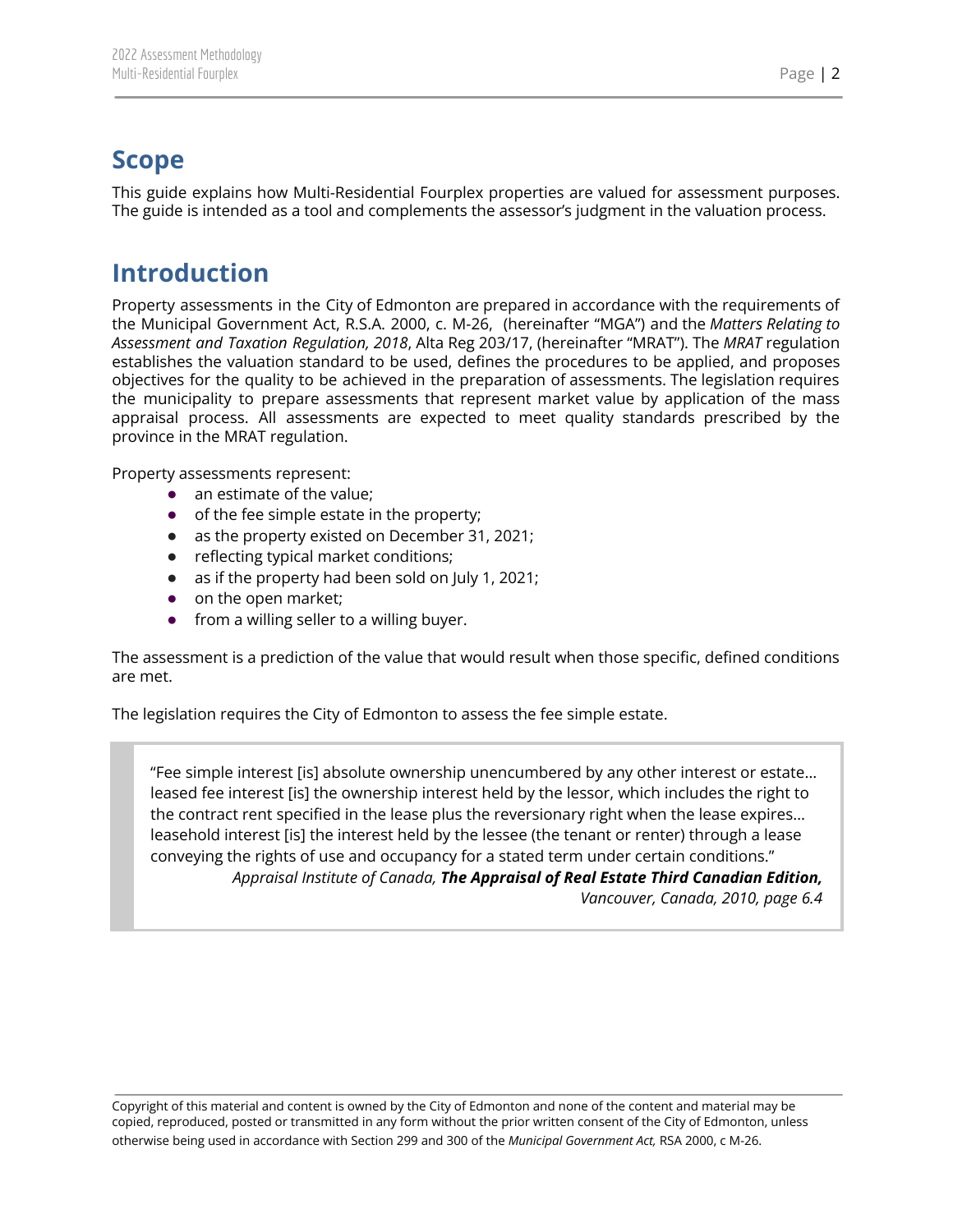### Both *market value* and *property,* along with additional terms are defined in the *MGA* and *MRAT* :

| s.284(1)(r) " $proper$ y means<br>(i) a parcel of land<br>(ii) an improvement, or<br>(iii) a parcel of land and the improvements to it<br><b>MGA</b> .s.284 $(1)(r)$                                                                                                                     |
|------------------------------------------------------------------------------------------------------------------------------------------------------------------------------------------------------------------------------------------------------------------------------------------|
| s.1(k) "regulated property" means<br>(i) land in respect of which the valuation standard is agricultural use value,<br>(ii) designated industrial property, or<br>(iii) machinery and equipment<br><b>MRAT</b> $s.1(k)$                                                                  |
| s.9(1) the <b>valuation standard</b> for the land and improvements is market value unless<br>subsection (2) applies<br><b>MRAT</b> $s.9(1)$                                                                                                                                              |
| s.1(1)(n) "market value" means the amount that a property, as defined in section 284(1)(r),<br>might be expected to realize if it is sold on the open market by a willing seller to a willing<br>buyer                                                                                   |
| <b>MGA</b> s. $1(1)(n)$                                                                                                                                                                                                                                                                  |
| s.5 An assessment of property based on market value<br>(a) must be prepared using mass appraisal,<br>(b) must be an estimate of the value of the fee simple estate in the property, and<br>(c) must reflect typical market conditions for properties similar to that property<br>MRATS.5 |
| s.289(2) Each assessment must reflect<br>(a) the characteristics and physical condition of the property on December 31 of the<br>year prior to the year in which a tax is imposed                                                                                                        |
| <b>MGA</b> s.289(2)(a)                                                                                                                                                                                                                                                                   |
| s.6 Any assessment prepared in accordance with the Act must be an estimate of the value of<br>a property on July 1 of the assessment year                                                                                                                                                |
| <b>MRAT</b> s.6                                                                                                                                                                                                                                                                          |
| s.1(g) "mass appraisal" means the process of preparing assessments for a group of<br>properties using standard methods and common data and allowing for statistical testing<br><b>MRAT</b> s. $1(g)$                                                                                     |
|                                                                                                                                                                                                                                                                                          |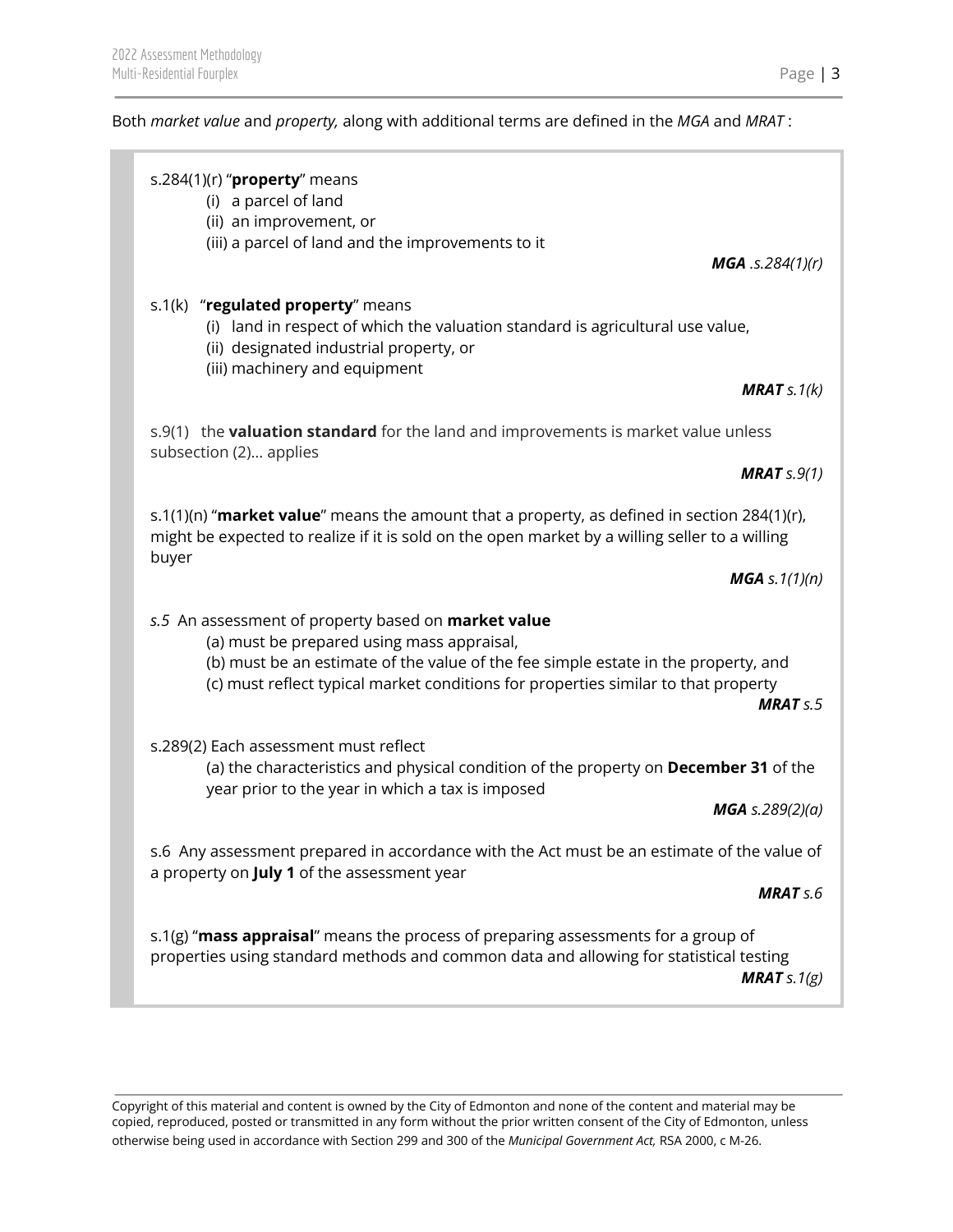# <span id="page-4-0"></span>**Mass Appraisal**

Mass appraisal is the legislated methodology used by the City of Edmonton for valuing individual properties, and involves the following process:

- properties are stratified into groups of comparable properties
- common property characteristics are identified for the properties in each group
- a uniform valuation model is created for each property group

31(c) **"valuation model"** means the representation of the relationship between property characteristics and their value in the real estate marketplace using a mass appraisal process

*MRAT s.31(c)*

The following two quotations indicate how the International Association of Assessing Officers distinguishes between mass appraisal and single-property appraisal:

"... single-property appraisal is the valuation of a particular property as of a given date: mass appraisal is the valuation of many properties as of a given date, using standard procedures and statistical testing."

"Also, mass appraisal requires standardized procedures across many properties. Thus, valuation models developed for mass appraisal purposes must represent supply and demand patterns for groups of properties rather than a single property."

*Property Appraisal and Assessment Administration, pg. 88-89*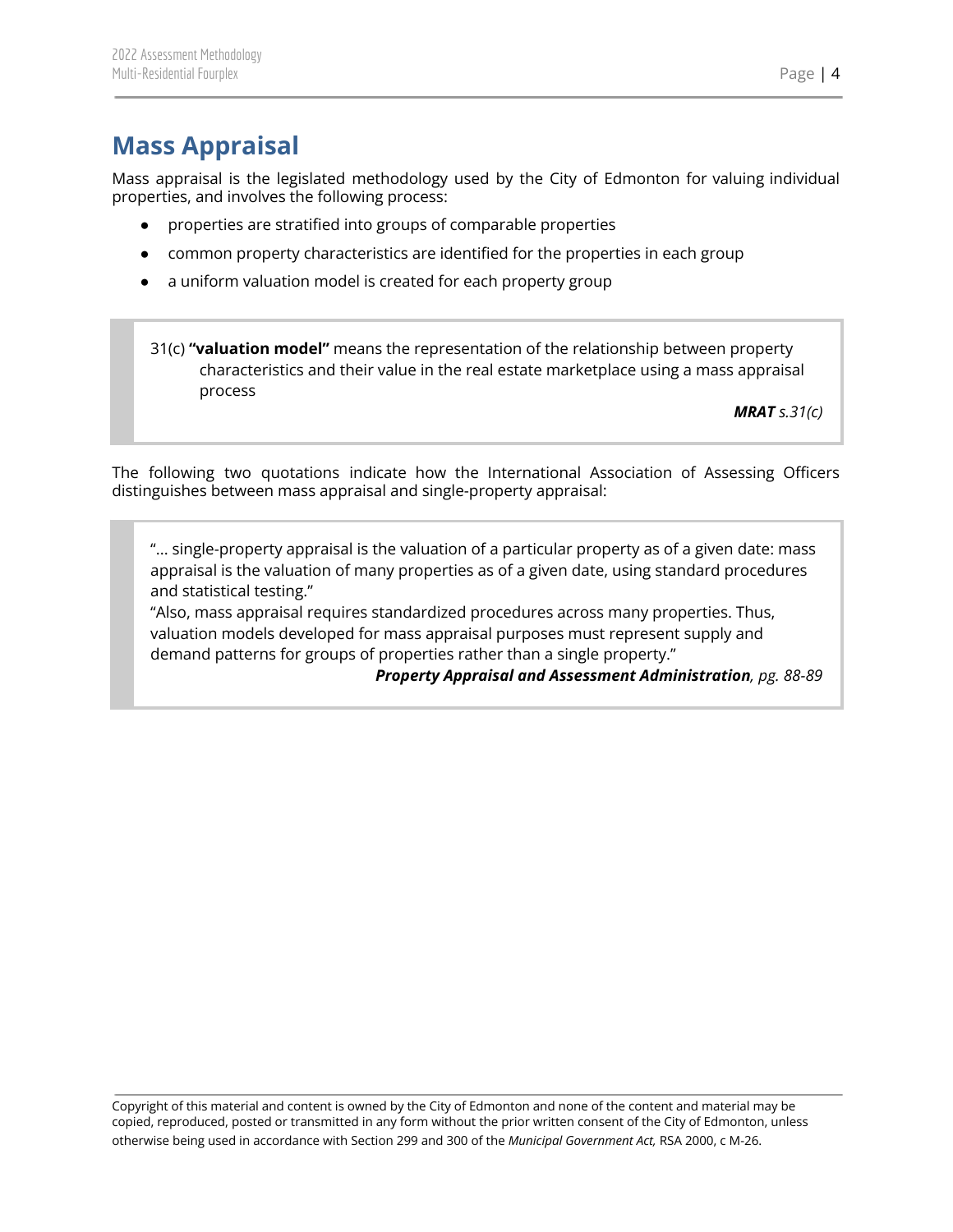For both mass appraisal and single-property appraisal, the process consists of the following stages:

|                                                                                                                           | <b>Mass Appraisal</b>                                                                                                                 | <b>Single Appraisal</b>                                                                                                                                                    |  |
|---------------------------------------------------------------------------------------------------------------------------|---------------------------------------------------------------------------------------------------------------------------------------|----------------------------------------------------------------------------------------------------------------------------------------------------------------------------|--|
| <b>Definition and</b><br><b>Purpose</b>                                                                                   | Mass appraisal is used to<br>determine the assessment<br>base for property taxation in<br>accordance with legislative<br>requirements | The client specifies the nature<br>of the value to be estimated,<br>this includes: rights to be<br>valued, effective date of<br>valuation, and any limiting<br>conditions. |  |
| Mass appraisal requires a<br>database of property<br><b>Data Collection</b><br>characteristics and market<br>information. |                                                                                                                                       | The extent of data collection is<br>specific to each assignment<br>and depends on the nature of<br>the client's requirements.                                              |  |
| <b>Market Analysis</b>                                                                                                    | Mass appraisal is predicated<br>on highest and best use.                                                                              | Market analysis includes the<br>analysis of highest and best<br>use                                                                                                        |  |
| <b>Valuation Model</b>                                                                                                    | Valuation procedures are<br>predicated on groups of<br>comparable properties.                                                         | Subject property is the focus<br>of the valuation. The analysis<br>of comparable properties is<br>generally six or less                                                    |  |
| <b>Validation</b>                                                                                                         | The testing of acceptable<br>analysis and objective criteria                                                                          | The reliability of the value<br>estimate is more subjective.<br>Acceptability can be judged by<br>the depth of research and<br>analysis of comparable sales                |  |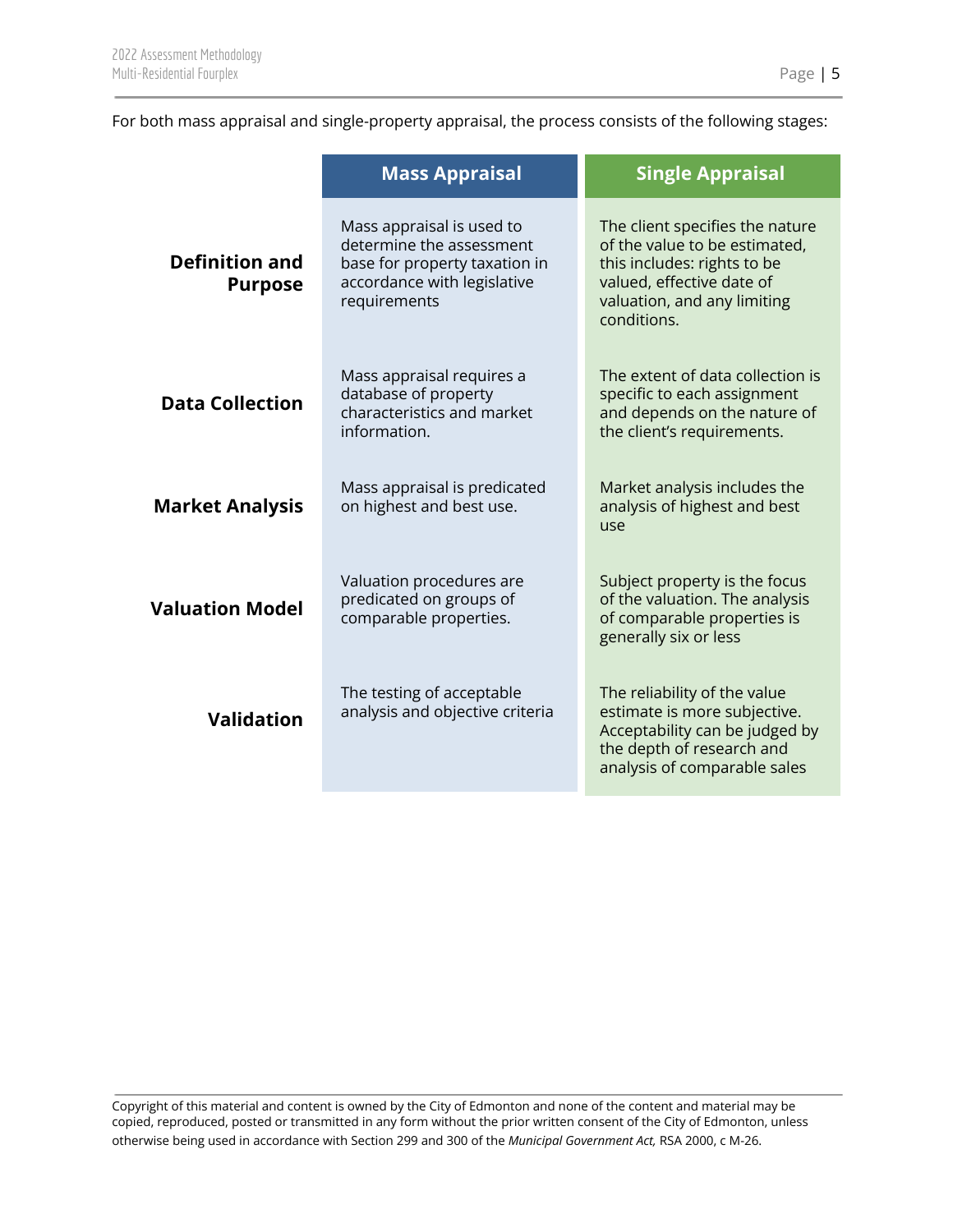## <span id="page-6-0"></span>Valuation Model

A valuation model creates an equation of variables, factors and coefficients that explains the relationship between estimated market value and property characteristics. An assessed value is then calculated by applying the appropriate valuation model to individual properties within a property type.

| s <sub>31</sub> | (a) "coefficient" means a number that represents the quantified relationship of each<br>variable to the assessed value of a property when derived through a mass appraisal<br>process |
|-----------------|---------------------------------------------------------------------------------------------------------------------------------------------------------------------------------------|
|                 | (b) "factor" means a property characteristic that contributes to a value of a property;                                                                                               |
|                 | (d) "variable" means a quantitative or qualitative representation of a property<br>characteristic used in a valuation model                                                           |
|                 | <b>MRAT</b> , s.31 (a), (b) and (d)                                                                                                                                                   |
| s.33            | Information prescribed  does not include coefficients                                                                                                                                 |
|                 | <b>MRAT</b> , $s.33(3)$                                                                                                                                                               |

| <b>Valuation</b><br><b>Model</b> | variables are identified from property characteristics<br>statistical analysis determines how variables affect market value<br>factors and coefficients are determined<br>$\bullet$<br>the resulting valuation models are applied to property<br>characteristics |
|----------------------------------|------------------------------------------------------------------------------------------------------------------------------------------------------------------------------------------------------------------------------------------------------------------|
|----------------------------------|------------------------------------------------------------------------------------------------------------------------------------------------------------------------------------------------------------------------------------------------------------------|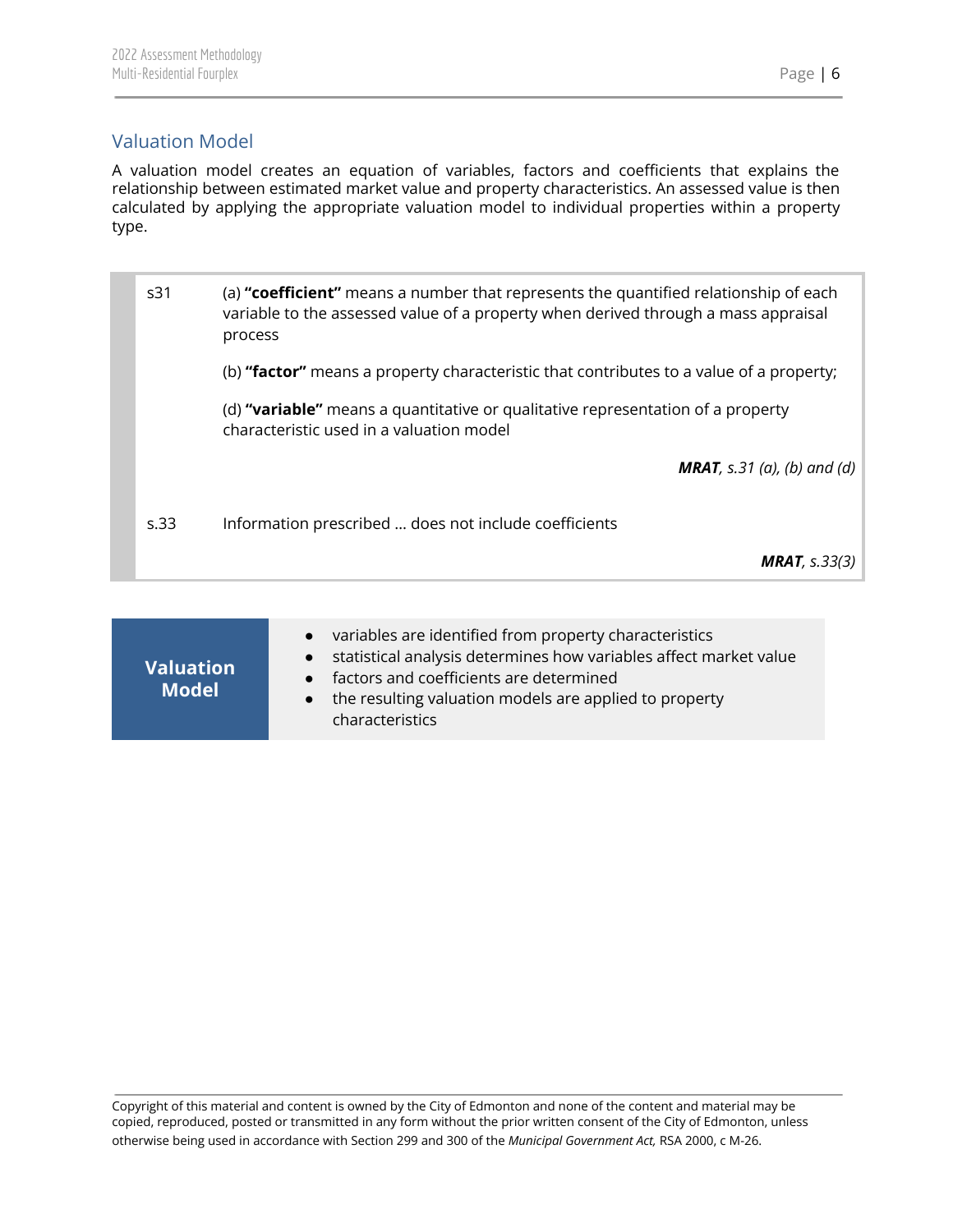# <span id="page-7-0"></span>**Property Groups**

The use of a property determines the property groupings and the valuation model applied.

**use:** the purpose or activities for which a piece of land or its buildings are designed, arranged, developed or intended, or for which it is occupied or maintained.. *Zoning Bylaw No. 12800, 207, s. 6.117*

#### **Multi-Residential**

The Multi-Residential group consists of investment properties with four or more dwelling units, each having one or more rooms accommodating sitting, sleeping, and sanitary facilities. In addition, each dwelling most often has a kitchen. Excluded from this group are those still under construction and dormitories.

#### <span id="page-7-1"></span>Subgroup

Some property groups have subgroups based on property characteristics. This guide is for the fourplex subgroup.

A **fourplex** is comprised of four self-contained suites each of which are located at or near ground level.

A **stacked fourplex** is defined as a building with four self-contained suites in which at least one unit is located underneath another. The construction and design of this building type is intended to include four self-contained suites. The quality and size of suites in the lower level will typically be similar to the ones on the upper floor.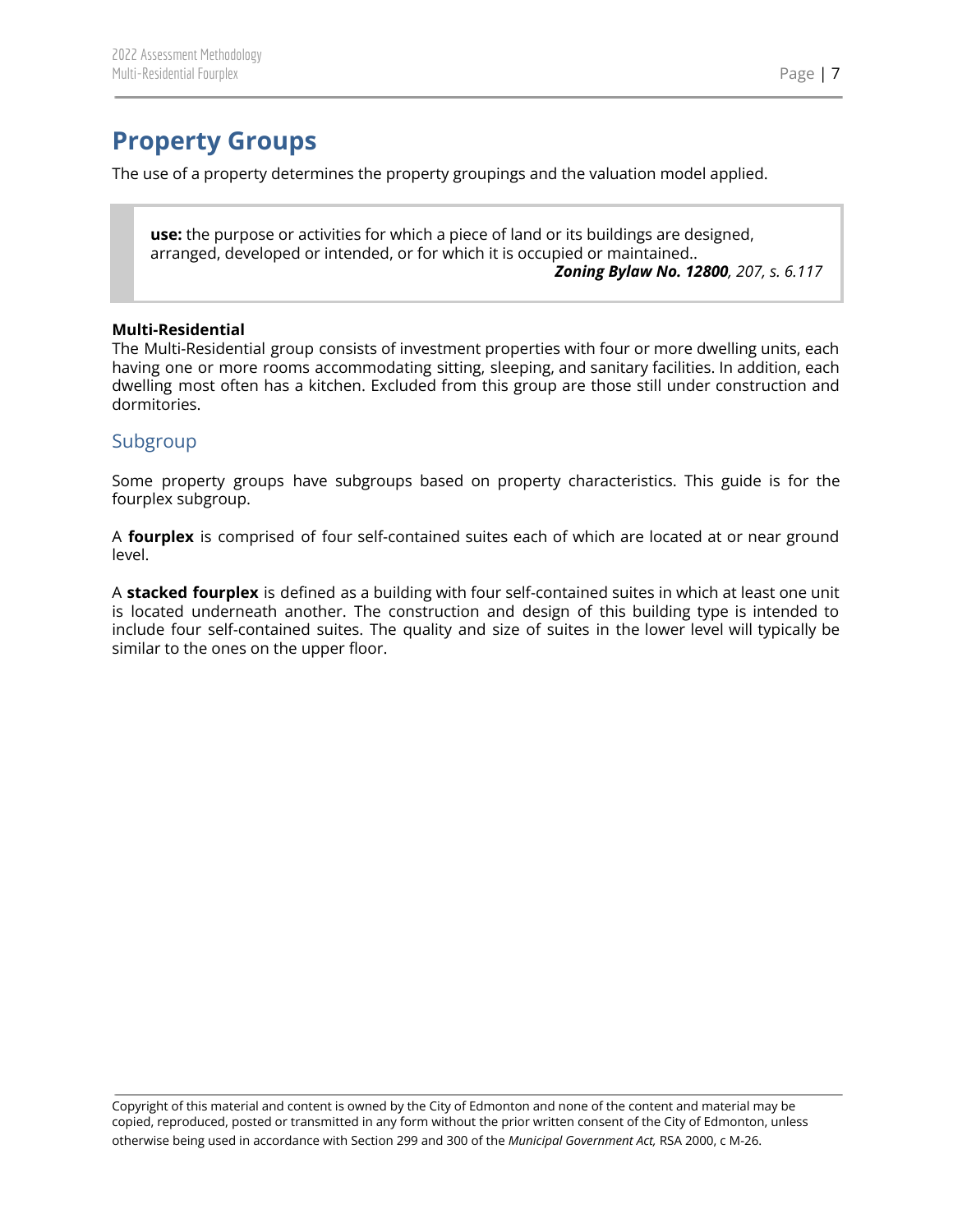# <span id="page-8-0"></span>**Approaches to Value**

The approaches to determine market value are the direct comparison, income, and cost approaches.

| <b>Direct</b><br><b>Comparison</b><br>Approach | Typical market value (or some other characteristic) is determined by<br>referencing comparable sales and other market data. It is often used<br>when sufficient sales or market data is available. It may also be referred<br>to as the Sales Comparison Approach.                                                 |
|------------------------------------------------|--------------------------------------------------------------------------------------------------------------------------------------------------------------------------------------------------------------------------------------------------------------------------------------------------------------------|
| <b>Income</b><br><b>Approach</b>               | This approach considers the typical actions of renters, buyers and sellers<br>when purchasing income-producing properties. This approach estimates<br>the typical market value of a property by determining the present value<br>of the projected income stream. Often used to value rental or leased<br>property. |
| Cost<br><b>Approach</b>                        | Typical market value is calculated by adding the depreciated replacement<br>cost of the improvements to the estimated value of land. It is often used<br>for properties under construction or when there is limited market data<br>available.                                                                      |

## <span id="page-8-1"></span>Income Approach (Multi-Residential)

For this property type, the assessment is determined using the income approach. The income approach best reflects the typical actions of buyers and sellers when purchasing income‐producing properties. The City of Edmonton requests financial information from owners during the annual Request for Information (RFI) process.

Annually, property owners are required to provide the following via the RFI process:

- A completed Multi-Residential Tenant Roll form including information about the property's profile. This includes occupancy type (owner, tenant, vacant), suite type, suite location, suite size, actual rent, market rent, inclusion of furnishing, and whether rents are subsidized.
- Year-end financial statements including the Income Statement, a Schedule of Income and Expenses, and notes.
- A completed parking roll form including parking type, the number of stalls, and rate per stall.
- Yearly Expenses for owner occupied properties including power, water & sewer, gas, waste removal, insurance and structural repairs.

Two models are created to work in tandem. One calculates a Potential Gross Income (PGI) using rental information and the second calculates a Gross Income Multiplier (GIM) using sale information and the PGI model. For the 2022 potential gross income model, tenant roll information from April 1, 2021 to July 1, 2021 was analyzed.

For 2022, the current RFI includes a request for information reflecting the impact of COVID-19 from property owners. The City analyzed information provided by property owners in response to the RFI, including information reflecting the impact of COVID-19.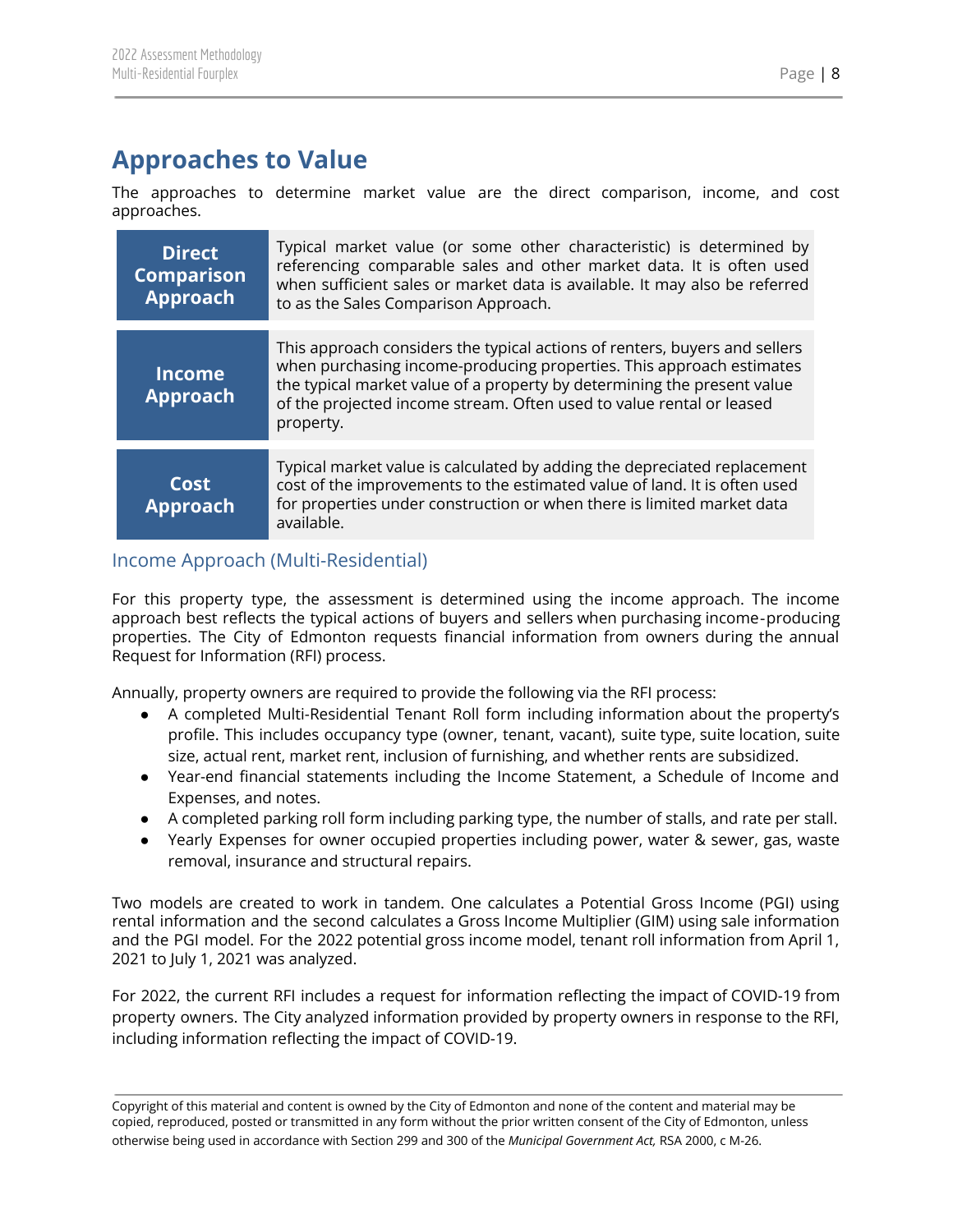Sales information is received from the Land Titles Office. Sales are validated. Validation may include site inspections, interviews with involved parties, a review of land title documents, corporate searches, third party information, and sales validation questionnaires. The resulting validated sales are used to develop gross income multipliers to use in the income approach. *Sale price reflects the condition of a property on the sale date and may not be equal to the assessed value*.

For the 2022 valuation of fourplex properties, sales occurring from July 1, 2018 to June 30, 2021 were used. Time adjustments are applied to sale prices to account for any market fluctuations occurring between the sale date and the legislated valuation date.

## <span id="page-9-0"></span>**Income Approach Definitions**

To provide a clear understanding of the terms used in the income approach, the following definitions are supplied:

**Typical market rent** is the rent currently prevailing in the market for properties comparable to the subject property (otherwise known as current economic rent). Current economic or market rents are used to form the basis of the valuation as opposed to actual rents, because in many cases actual rents reflect historical revenues derived from leases negotiated before the valuation date. In determining potential gross income, the assessor is not bound by the contractual rent between the landlord and tenant, but must determine rental income on the basis of what is typically paid in the market at the time of valuation.

**Potential gross income (PGI)** is the total current market rent for all suite types that would be collected if the property were fully occupied at the date of valuation. Rent roll and income data from property owners is analyzed to develop the typical PGI valuation model.

#### *For fourplex, potential gross income is derived by adding the typical market rent of all units and laundry income.*



**Vacancy and Collection Loss Allowance** is a deduction from the potential gross income for typical vacancy and collection losses, assuming current market conditions and typical management. Vacancy losses are best described as an allowance for vacant space. Collection losses are considered unpaid rents that the landlord is unlikely to recover.

**Tenant inducements** are incentives, such as free or discounted rent, cable, internet, or utilities, that are provided by landlords either to attract new tenants or retain existing tenants.

These allowances are usually expressed as a percentage of potential gross income. They are determined for each market area by analyzing reported vacancies, collection losses and tenant inducements from the owner's annual financial statements. These three deductions are presented in the chart below.

| <b>Market</b> |              | <b>Collection</b> | Tenant      |
|---------------|--------------|-------------------|-------------|
|               | Area Vacancy | <b>Loss</b>       | Inducements |
| ΔII           | 5.00%        | 1.75%             | 0.25%       |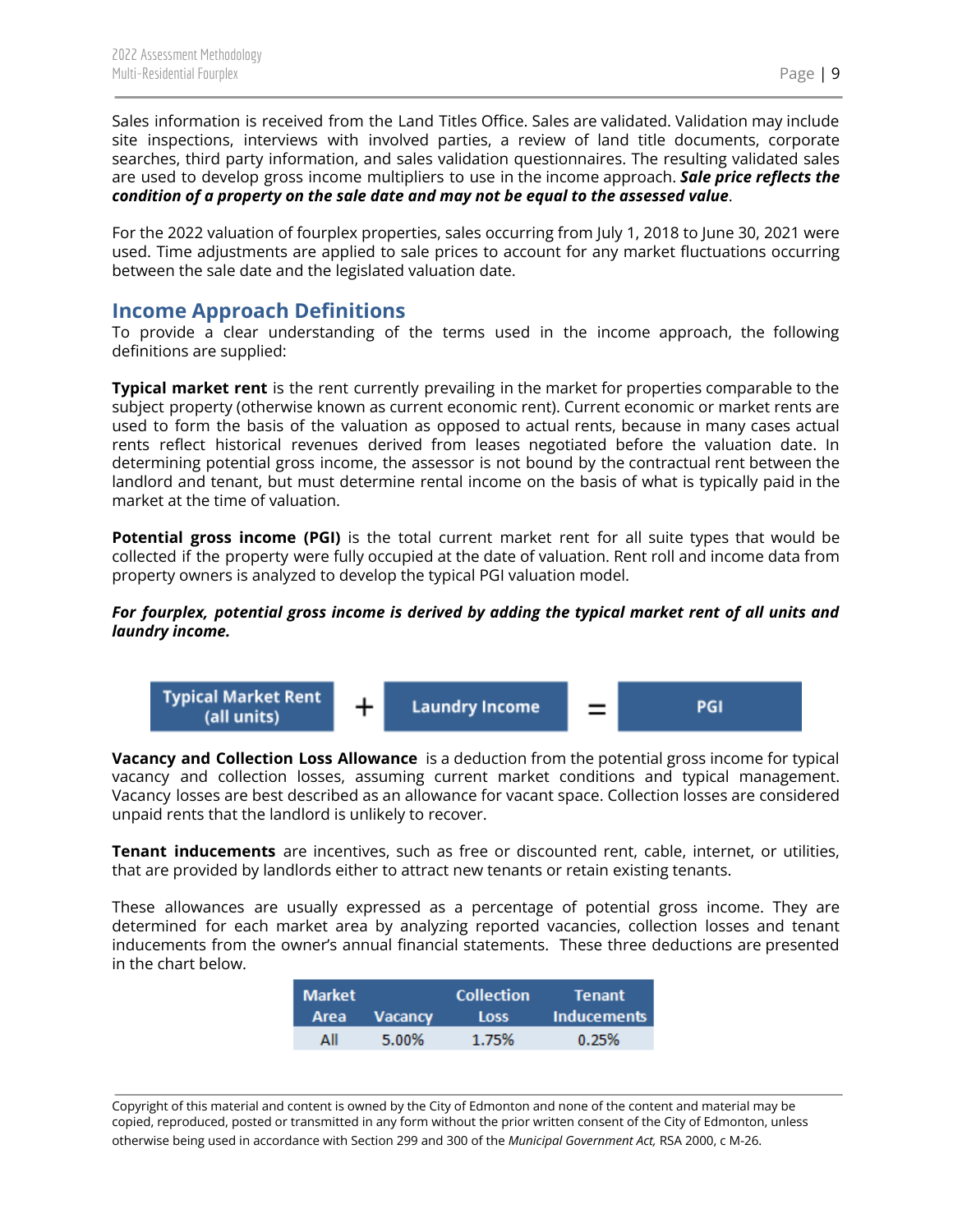**Effective gross income (EGI)** is the anticipated income from rent and laundry of real property adjusted for vacancy, collection loss and tenant inducement.



**Gross income multiplier (GIM)** expresses the relationship between property value and PGI. It is derived from the market analysis of sales.



Theoretically, a GIM is a product of the factors that determine how much an investor will pay now for future income. An investor will consider the degree of risk involved; the estimated/potential income stream; the expected time the investment will be profitable; and the percentage attributable to operating expenses. These factors are directly related to the type, location, condition, and other attributes of the property.

The results of the two valuation models [PGI and GIM] are combined to determine value.



The two models are applied in tandem to the entire fourplex property group to calculate an assessed value for each property.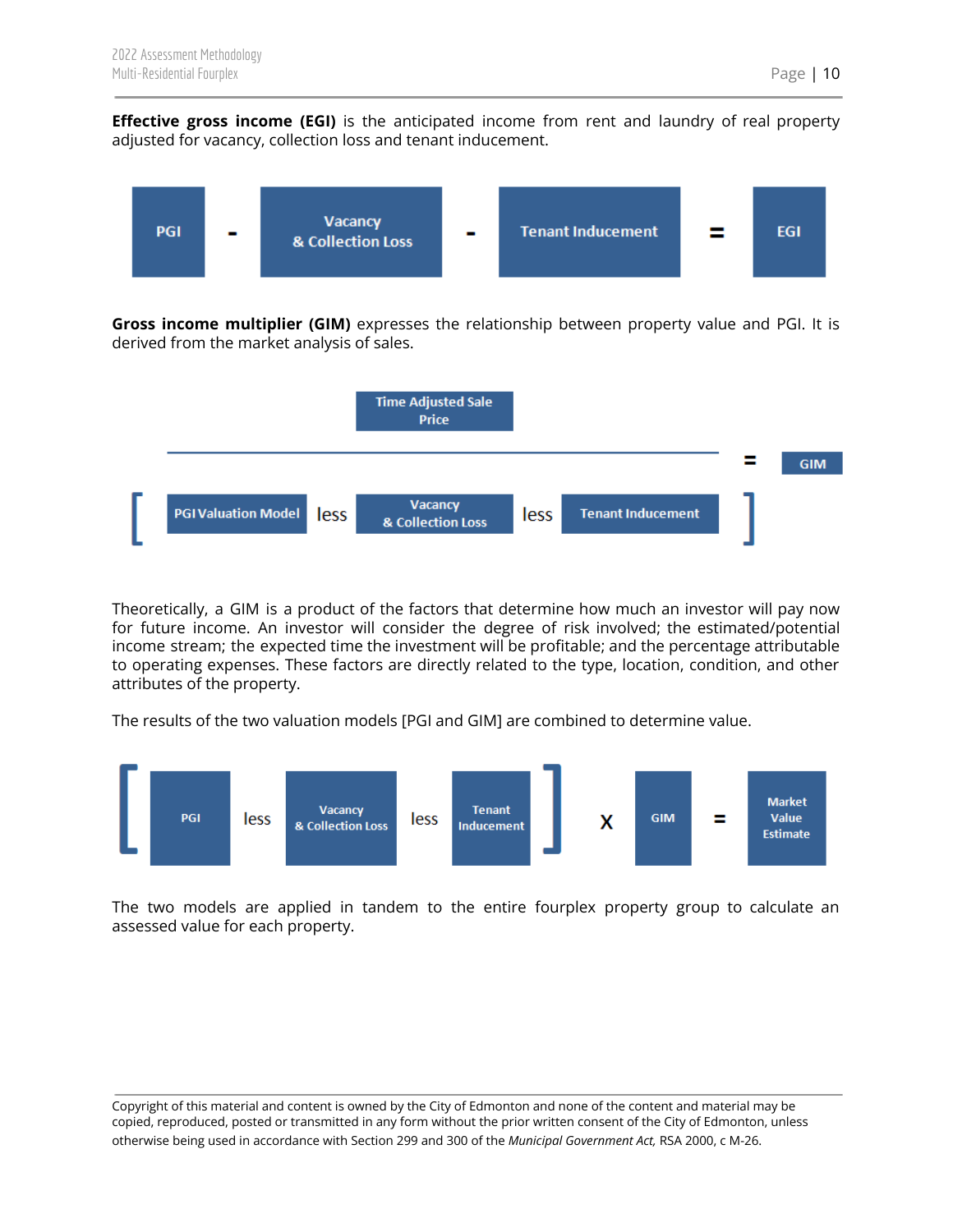## <span id="page-11-0"></span>**Sample Assessment Detail Report**

## 2022 Property Assessment Detail Report

**Assessment and Taxation** 

#### Account 999999

| <b>Report Date</b>         | November 22, 2021                            |
|----------------------------|----------------------------------------------|
| 2022 Assessed Value        | \$1.031.000                                  |
| Date of Issue              | January 14, 2022                             |
| <b>Property Address</b>    | 1001 SAMPLE AVENUE                           |
| <b>Legal Description</b>   | Plan: 00000 Block: 00 Lot: 00                |
| Zoning                     | RF5 - Row Housing District                   |
| <b>Effective Zoning</b>    | <b>RF5 - Row Housing District</b>            |
| <b>Neighbourhood</b>       |                                              |
| <b>Lot Size</b>            | 1604 28                                      |
| <b>Actual Build Year</b>   | 1984                                         |
| <b>Assessment Class</b>    | <b>OTHER RESIDENTIAL</b>                     |
| <b>Property Use</b>        | 100% Row house                               |
| <b>Taxable Status</b>      | January 1 - December 31, 2022; FULLY TAXABLE |
| <b>Unit of Measurement</b> | METRIC (metres, square metres)               |

# **Edmonton**

page 1 of 2

#### **Factors Used to Calculate Your 2022 Assessed Value**

|                                |                    | <b>MARKET VALUE APPROACH</b> | <b>INCOME</b> |
|--------------------------------|--------------------|------------------------------|---------------|
| <b>VARIABLE</b>                | <b>FACTOR</b>      | <b>TYPE</b>                  |               |
| <b>Building type</b>           | <b>ROW HOUSING</b> | Account                      |               |
| Market area                    | x                  | <b>Site</b>                  |               |
| Effective year built           | 1984               | Account                      |               |
| Number of storeys              | $\overline{2}$     | Account                      |               |
| Condition                      | <b>AVERAGE</b>     | Account                      |               |
| <b>Balconies</b>               | <b>PRESENT</b>     | Account                      |               |
| Elevator                       | <b>ABSENT</b>      | Account                      |               |
| Commercial component           | <b>ABSENT</b>      | Account                      |               |
| Number of three-bedroom suites | 6                  | Account                      |               |
| Total number of suites         | 6                  | Account                      |               |
| Residential gross area         | 843                | Account                      |               |

Legal: This information is collected for property assessment purposes only. While the City of Edmonton provides this information in good falth, it does not warrant, covenant, or guarantee the completeness<br>and accuracy of t and reflects the contents of the assessment per the date on this document. This information is proprietary and may not be reproduced without consent from the City of Edmonton.

Visit myproperty.edmonton.ca · email assessment@edmonton.ca · call 311 (780-442-5311)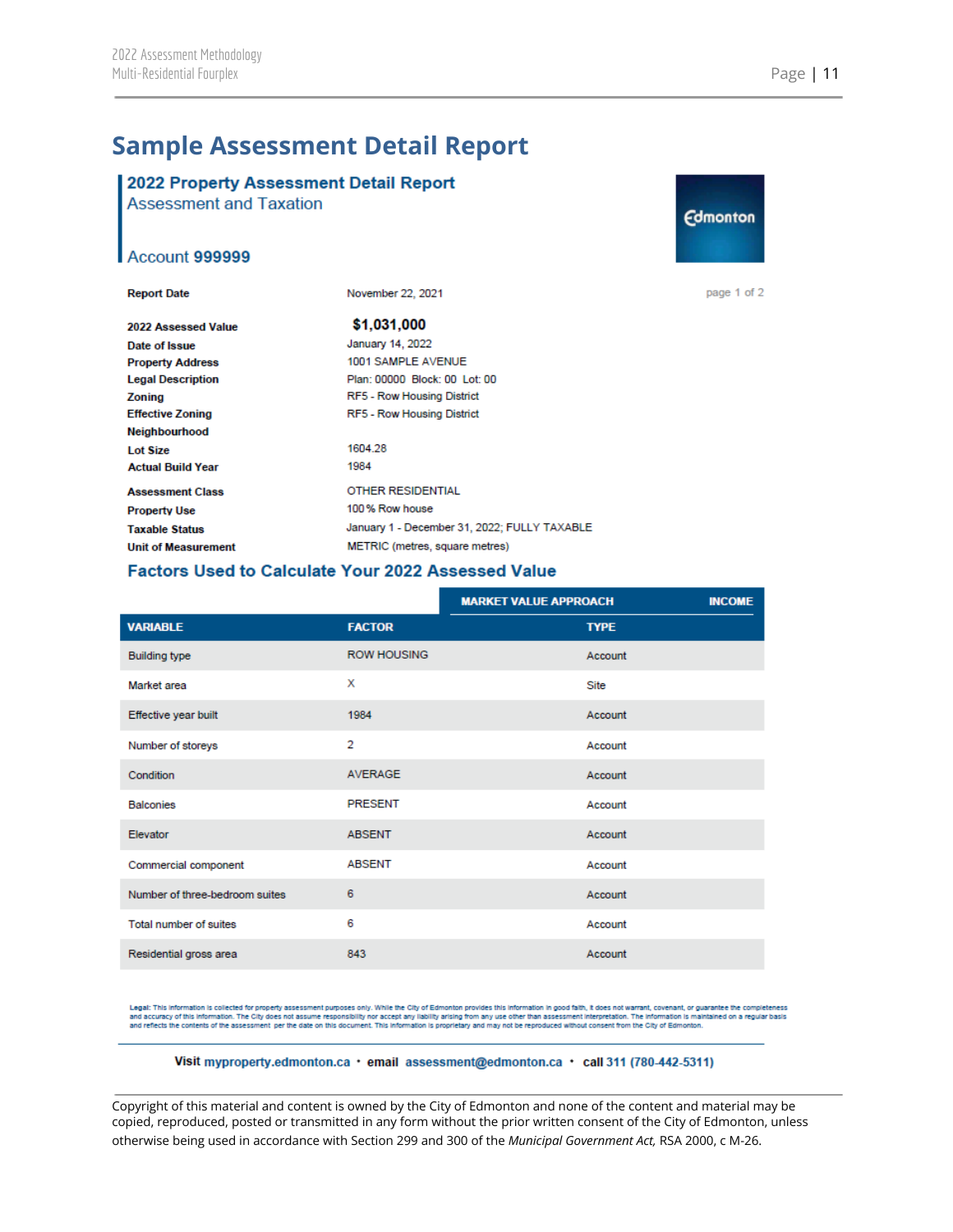#### 2022 Property Assessment Detail Report **Assessment and Taxation**

### Account 999999

page 2 of 2

**Edmonton** 

|                                               |               | <b>MARKET VALUE APPROACH</b> |             | <b>INCOME</b> |
|-----------------------------------------------|---------------|------------------------------|-------------|---------------|
| <b>VARIABLE</b>                               | <b>FACTOR</b> |                              | <b>TYPE</b> |               |
| Average suite size                            | 140           |                              | Account     |               |
| Potential gross income (PGI)                  |               | 100,367                      | Account     |               |
| Vacancy and collection loss allowance         | 0.0525        | $-5,269$                     | Account     |               |
| Tenant inducement allowance                   | 0.0525        | $-5,269$                     | Account     |               |
| Effective gross income (EGI)                  |               | 89,828                       | Account     |               |
| Gross income multiplier (GIM)                 | 11.48         |                              | Account     |               |
| Multi-residential assessed value              |               | 1,031,000                    | Account     |               |
| Multi-residential assessed value per<br>suite | 171833        |                              | Account     |               |

Legal: This information is collected for property assessment purposes only. While the City of Edmonton provides this information in good faith, it does not warrant, covenant, or guarantee the completeness<br>and accuracy of t and reflects the contents of the assessment per the date on this document. This information is proprietary and may not be reproduced without consent from the City of Edmonton.

Visit myproperty.edmonton.ca · email assessment@edmonton.ca · call 311 (780-442-5311)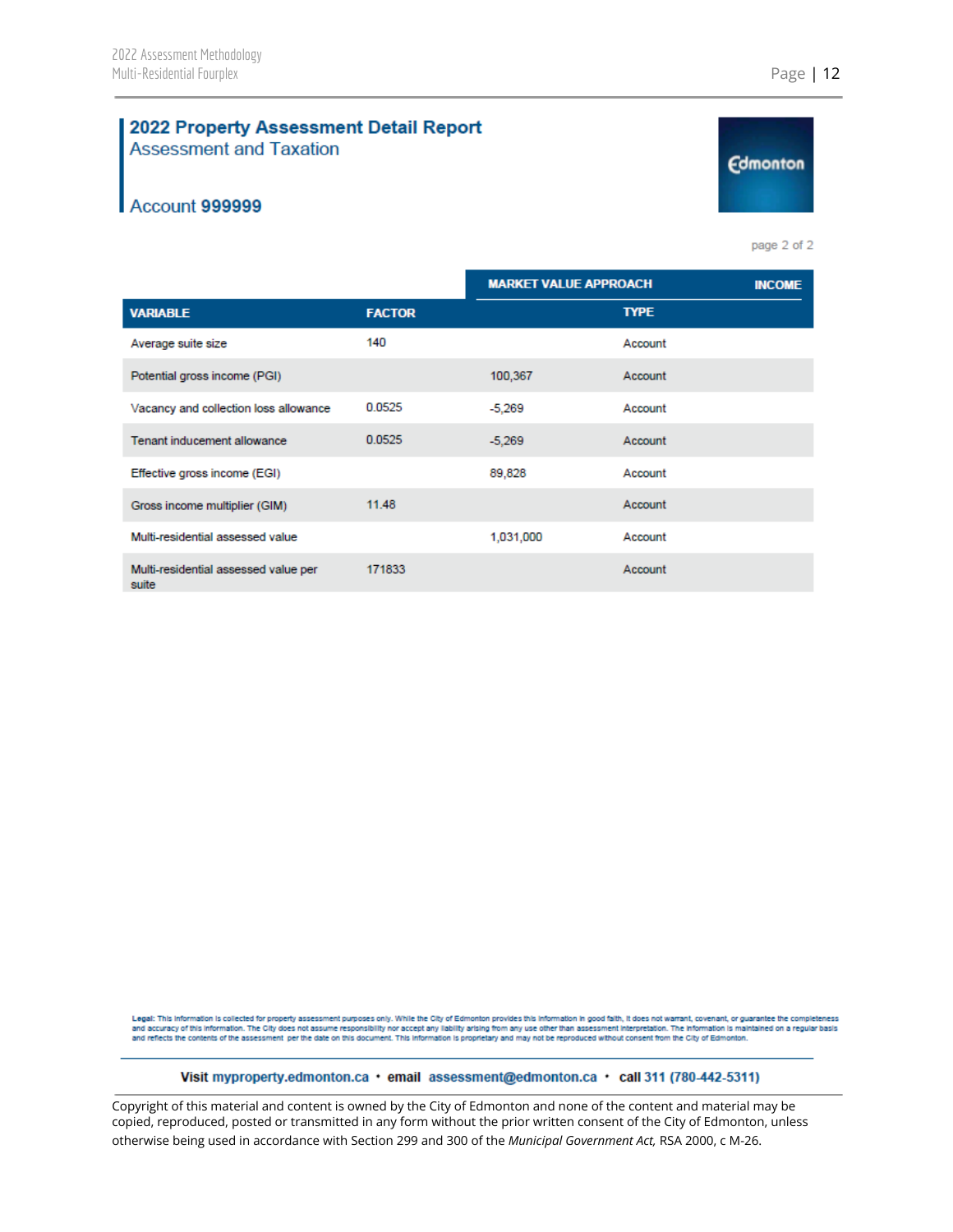# <span id="page-13-0"></span>**Variables**

Not all variables affect market value. Below is the list of variables that affect the assessment value for 2022.

| <b>Potential Gross Income</b> |             | <b>Gross Income Multiplier</b> |
|-------------------------------|-------------|--------------------------------|
| Average Suite Size            | Half Floor  | <b>Building Type</b>           |
| <b>Balconies</b>              | Laundry     | <b>Effective Year Built</b>    |
| <b>Building Type</b>          | Market Area | Market Area                    |
| Condition                     | Parking     |                                |
| <b>Effective Year Built</b>   | Suite Mix   |                                |

**Average suite size:** The total residential gross building area (square metres) divided by the number of suites in the building. Residential gross building area is the total floor area of a building, including below‐grade space but excluding unenclosed areas, measured from the exterior of the walls. All enclosed floors of the building including basements, mechanical equipment floors, penthouses, and the like are included in the measurement. Parking spaces and parking garages are excluded.

**Balconies:** The presence of a private exterior space allocated to an individual suite.

**Building type:** Multi-Residential properties are classified into the following building types: lowrise, highrise, row house, and fourplex. Building type will impact both PGI and GIM, but the effect of building type may differ in its influence on GIM versus PGI.

- A lowrise apartment is defined as a building that has one to seven storeys above grade with five or more self-contained suites.
- A highrise apartment is defined as a building that has eight or more storeys above grade with five or more self-contained suites.
- A row house is defined as one of a series of dwellings, often of similar or identical design, typically situated side by side, possessing its own outside entrance, and joined by common walls. The complex must have at least five units.
- A fourplex is comprised of four self-contained suites each of which are located at or near ground level.
- A stacked fourplex is defined as a building with four self-contained suites in which at least one unit is located underneath another. The construction and design of this building type is intended to include four self-contained suites. The quality and size of suites in the lower level will typically be similar to the ones on the upper floor.

**Condition**: The condition of a building is rated using the following categories, generally described as:

#### **Poor:**

- borderline derelict;
- far below average maintenance;

Copyright of this material and content is owned by the City of Edmonton and none of the content and material may be copied, reproduced, posted or transmitted in any form without the prior written consent of the City of Edmonton, unless otherwise being used in accordance with Section 299 and 300 of the *Municipal Government Act,* RSA 2000, c M-26.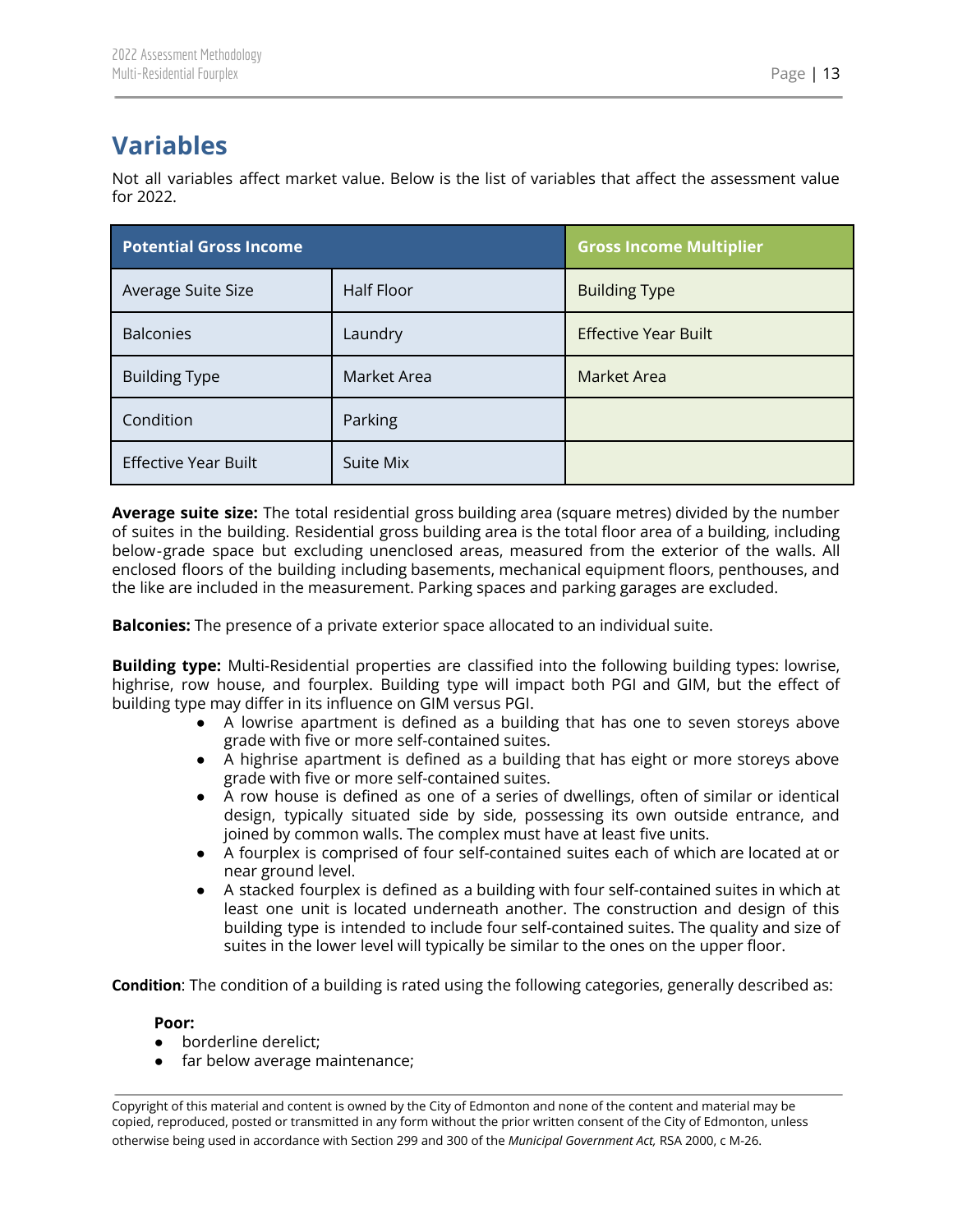● many items need immediate repair.

#### **Fair:**

- below average maintenance;
- deferred maintenance requiring rehabilitation, replacement, or major repairs;
- reduced utility with signs of structural decay.

#### **Average:**

- average maintenance;
- minor repairs or rehabilitation of some components required;
- within established norm for the era.

#### **Good:**

- well maintained with high desirability;
- may have slight evidence of deterioration in minor components;
- often components are new or as good as new;
- high utility, and superior condition.

#### *Unless otherwise noted, properties in this inventory are in average condition for their age.*

**Effective year built** is the chronological age of a property adjusted to reflect an addition or significant renovation that extends the improvement's remaining economic life. Effective age is the current assessment year minus the effective year. Effective year built will impact both PGI and GIM, but the effect of effective year built may differ in its influence on GIM versus PGI. The components that when replaced or extensively renovated affect the remaining economic life of a property include:

- Roof
- Windows & doors
- Exterior siding & balconies
- Walls (insulation, vapor barrier, etc.)
- Structural (studs or concrete)
- Foundation
- Plumbing
- HVAC/Mechanical (boilers, hot water tanks, AC, etc.)
- Electrical
- Kitchen cabinets, countertops, sink
- Other kitchen components (backsplash, faucets)
- Bathroom cabinets, countertops, sink
- Other bathroom components (toilet, bathtubs, shower stalls, backsplash, shower tiles, faucets)
- In-suite flooring, walls, doors, ceiling
- Common area flooring, walls, doors, ceilings

**Half floor:** This variable is applied to buildings that have their lowest occupied floor below ground level. A Half Floor will be indicated on an Assessment Detail Report with a number of storeys ending with a half.

**Market area:** A geographic area, typically encompassing a group of neighbourhoods, within which the properties are more or less equally subject to a set of one or more economic forces that largely determine the value of the properties in question. The purpose of a market area is for market

Copyright of this material and content is owned by the City of Edmonton and none of the content and material may be copied, reproduced, posted or transmitted in any form without the prior written consent of the City of Edmonton, unless otherwise being used in accordance with Section 299 and 300 of the *Municipal Government Act,* RSA 2000, c M-26.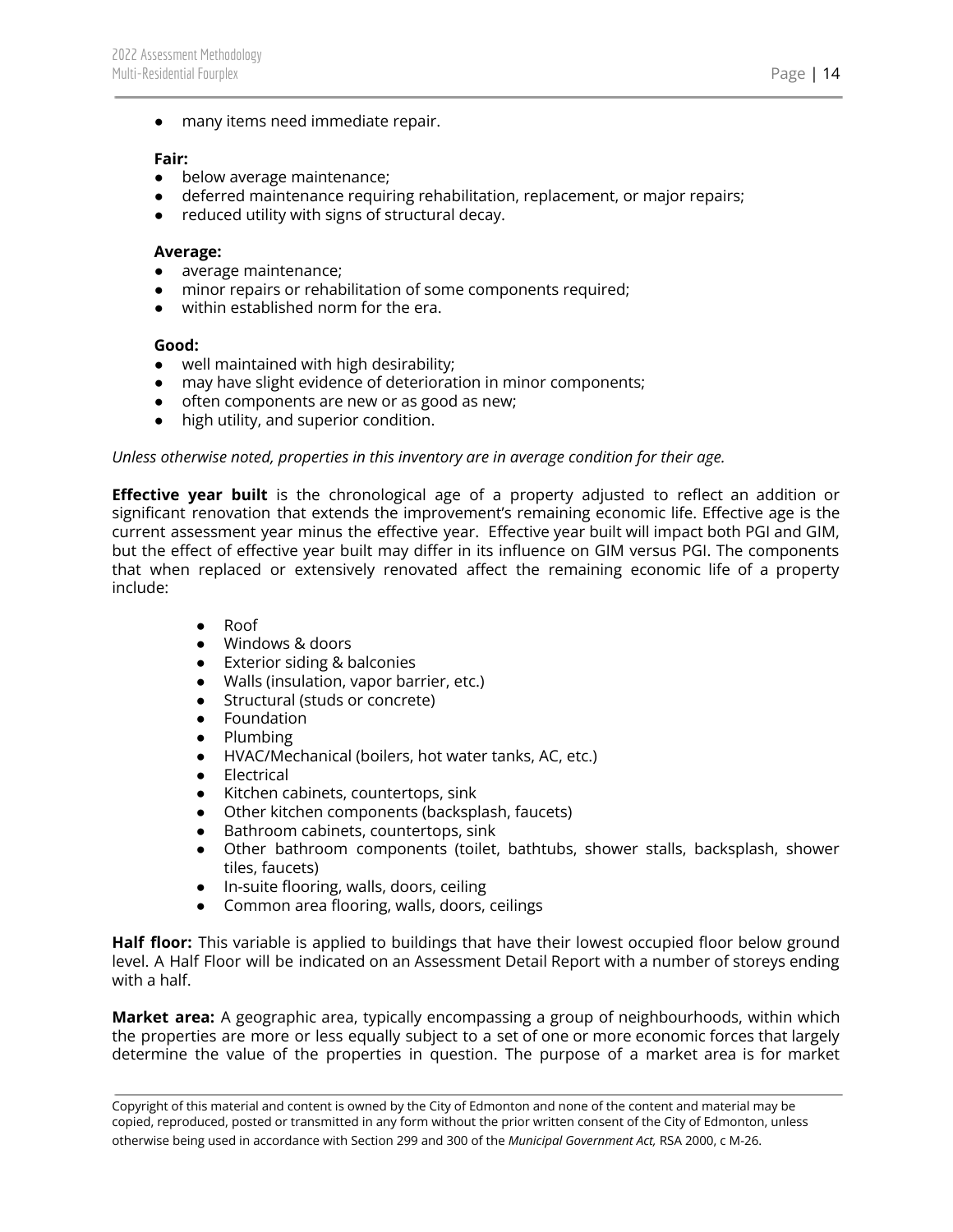analysis. These borders are similar to those defined by the CMHC (Canada Mortgage and Housing Corporation) zones. Market area will impact both PGI and GIM, but the effect of market area may differ in its influence on GIM versus PGI. Please refer to the 2022 Multi-Residential Market Areas map within this methodology guide.

**Parking and laundry income:** A typical laundry income was added to the model-predicted PGI. The typical laundry rates were established through an analysis of market survey rent returns and financial statements from property owners. Laundry income is assessed at the typical value of \$12 per suite per month for buildings with an effective age of 1999 or earlier, and \$0 per suite per month for buildings with an effective age of 2000 or newer. This reflects the fact that in-suite laundry is typical in fourplexes newer than 2000.

Below is a breakdown of the rates per parking stall per month. The rates were applied to the actual number of covered and heated/underground parking stalls. Surface parking stalls are not factored into this added income.

#### **Parking:**

- **Uncovered:** Parking located on ground level or higher that is not covered or has no protection from outside elements.
- **Covered:** Parking located on ground level or higher that is covered and provides some protection from outside elements, but is not fully enclosed and not heated.
- **Heated / Underground:** Fully enclosed parking in an above ground or underground structure that provides much more protection than covered parking. Though typically heated, these parkades protect against the elements to such a degree that even when unheated they provide more warmth than parking outside.

| <b>Parking Type</b>  | <b>Market area</b> | $Rent$ (\$) |
|----------------------|--------------------|-------------|
| uncovered            | All                |             |
| covered              | All                | \$20        |
| heated / underground | All                | \$65        |

**Suite mix:** The combination and number of bachelor/studio suites (BACH), 1 bedroom (1BDRM), 1 bedroom with den (1BDRMWD), 2 bedroom (2BDRM), 2 bedroom with den (2BDRMWD), 3 bedroom (3BDRM), 3 bedroom with den (3BDRMWD) and 4 bedroom (4BDRM). Bachelor/studio suites are those that lack the separating walls found in 1 bedroom suites and up; and a den is similar to another bedroom yet lacks a closet or window or solid door. Note, some rents used in the preparation of the PGI model did not indicate a suite type in the tenant roll. In documents provided in response to requests for information made pursuant to section 299 of the MGA, tThese rents are listed under "suite type" as 'unspecified.'

# <span id="page-15-0"></span>**Other Value Adjustments**

Adjustments can be made when additional information becomes available to produce a more accurate assessment.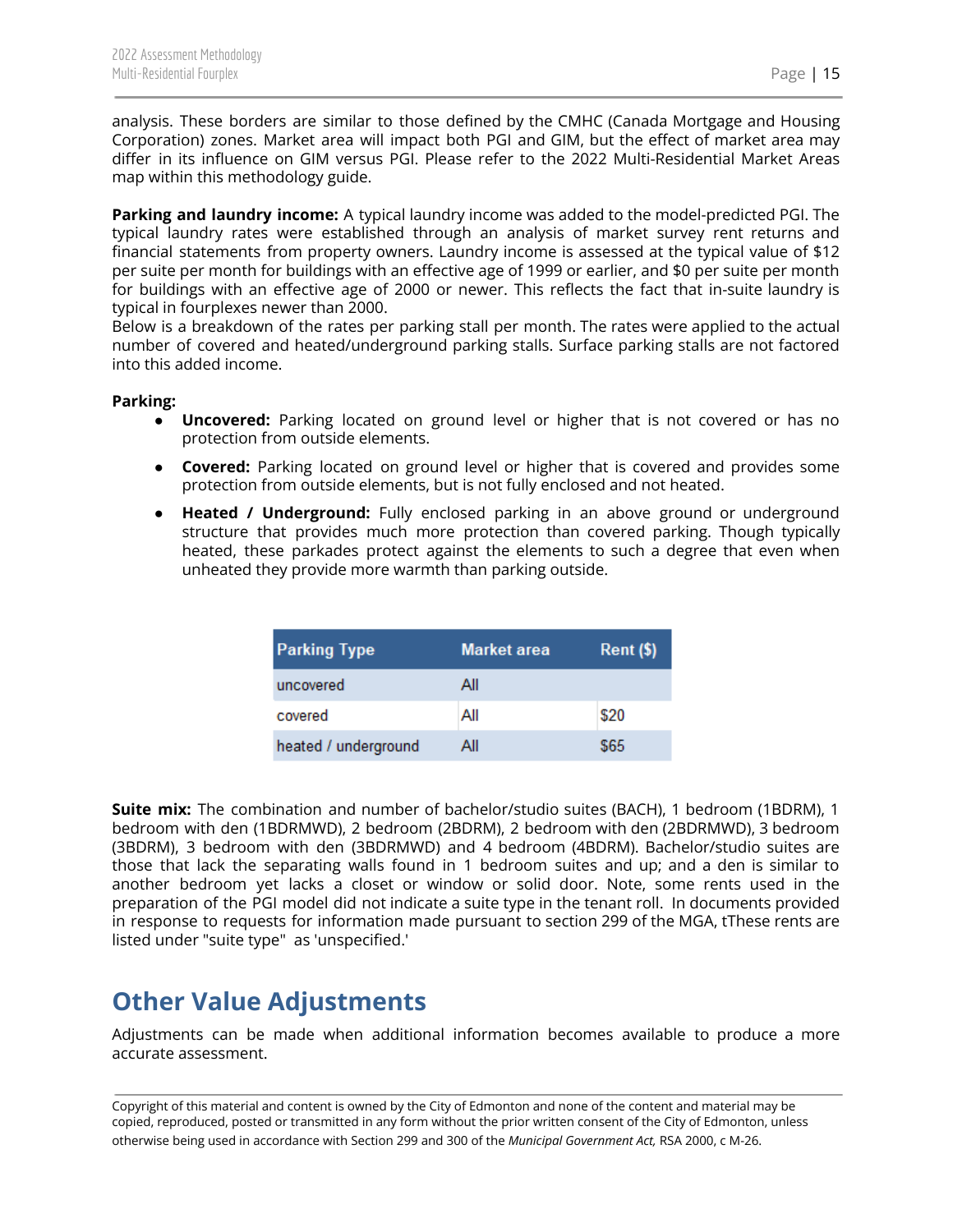# <span id="page-16-0"></span>**Other Definitions**

**Actual year built:** is the year the property was constructed also known as the chronological age of a property.

**Actual zoning:** is set by the Edmonton Zoning Bylaw No. 12800 and regulates the use and development of a parcel. Edmonton Zoning Bylaw No.12800 is available online at Edmonton.ca.

**Derelict Property:** An improvement may constitute a derelict property where the improvement is unfit for occupancy and demonstrates severe deterioration to its physical condition. Derelict properties will generally have exterior doors and windows boarded up, and will often be uninhabitable on the basis of an order from Alberta Health Services, a Safety Codes Officer, or the City of Edmonton Sustainable Development Department, Community Standards Branch, or Fire Rescue Service. They often require extensive rehabilitation to the improvements or site to return them to a useful state, or simply need to be redeveloped.

**Elevator:** The presence of a platform or compartment housed in a vertical shaft to transport people or freight.

**Land Use Code** defines the use of a property. The amount of a property subject to any specific Land Use will be expressed as a percentage (%). Land Use Codes may be used for administrative reasons and are not used in the valuation of the multi-residential fourplex Inventory.

**Lot size** is the area of a specific parcel determined through a Geographic Information System (GIS) and Alberta Land Titles.

**Number of storeys:** This refers to the number of floors constructed above grade.

**Type** specifies whether the variable applies to the account, unit, site, or building.

- 1. Account An adjustment that is applied to the property on the account. The property on the account includes the parcel of land and the improvements.
- 2. Unit An adjustment that is applied to a condominium unit.
- 3. Site An adjustment that is applied to the land.
- 4. Building An adjustment that is applied to the building.

**Unit of comparison:** A property as a whole, or some measure of the size of the property (for example, number of suites, number of rooms, or gross building area) used to determine a price per unit.

## <span id="page-16-1"></span>**References**

- Appraisal Institute of Canada (2010). *The Appraisal of Real Estate Third Canadian Edition.* Vancouver, Canada.
- City of Edmonton. (2017). *Zoning Bylaw No. 12800.* Retrieved from City of Edmonton: http://webdocs.edmonton.ca/InfraPlan/zoningbylaw/bylaw\_12800.htm

Copyright of this material and content is owned by the City of Edmonton and none of the content and material may be copied, reproduced, posted or transmitted in any form without the prior written consent of the City of Edmonton, unless otherwise being used in accordance with Section 299 and 300 of the *Municipal Government Act,* RSA 2000, c M-26.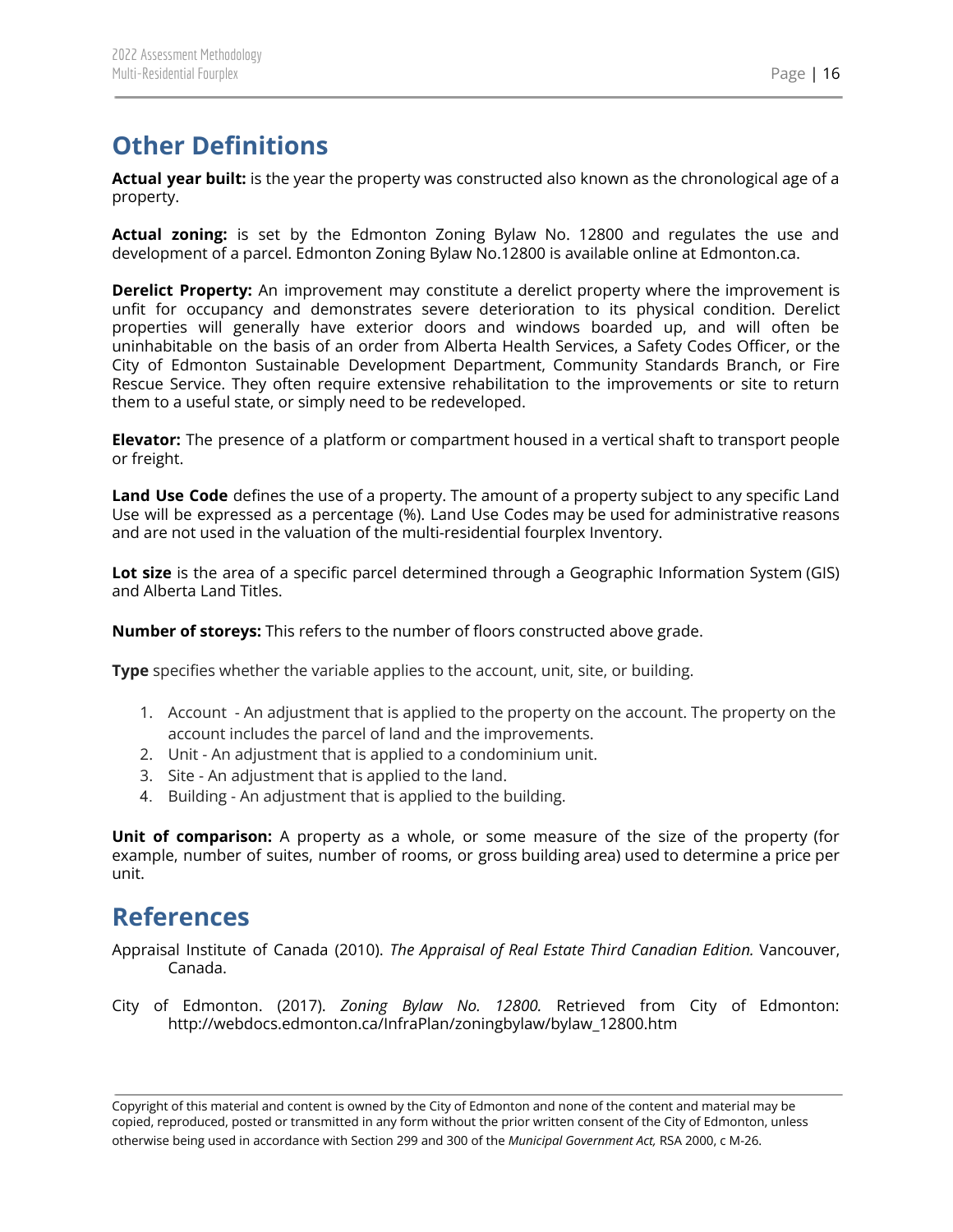- Eckert, J., Gloudemans, R., & Almy, R. (1990). *Property Appraisal and Assessment Administration.* Chicago, Illinois: International Association of Assessing Officers.
- Province of Alberta. *Matters Relating to Assessment and Taxation Regulation, 2018.* Edmonton, AB: Queen's Printer.

Province of Alberta. *Municipal Government Act.* Edmonton, AB: Queen's Printer.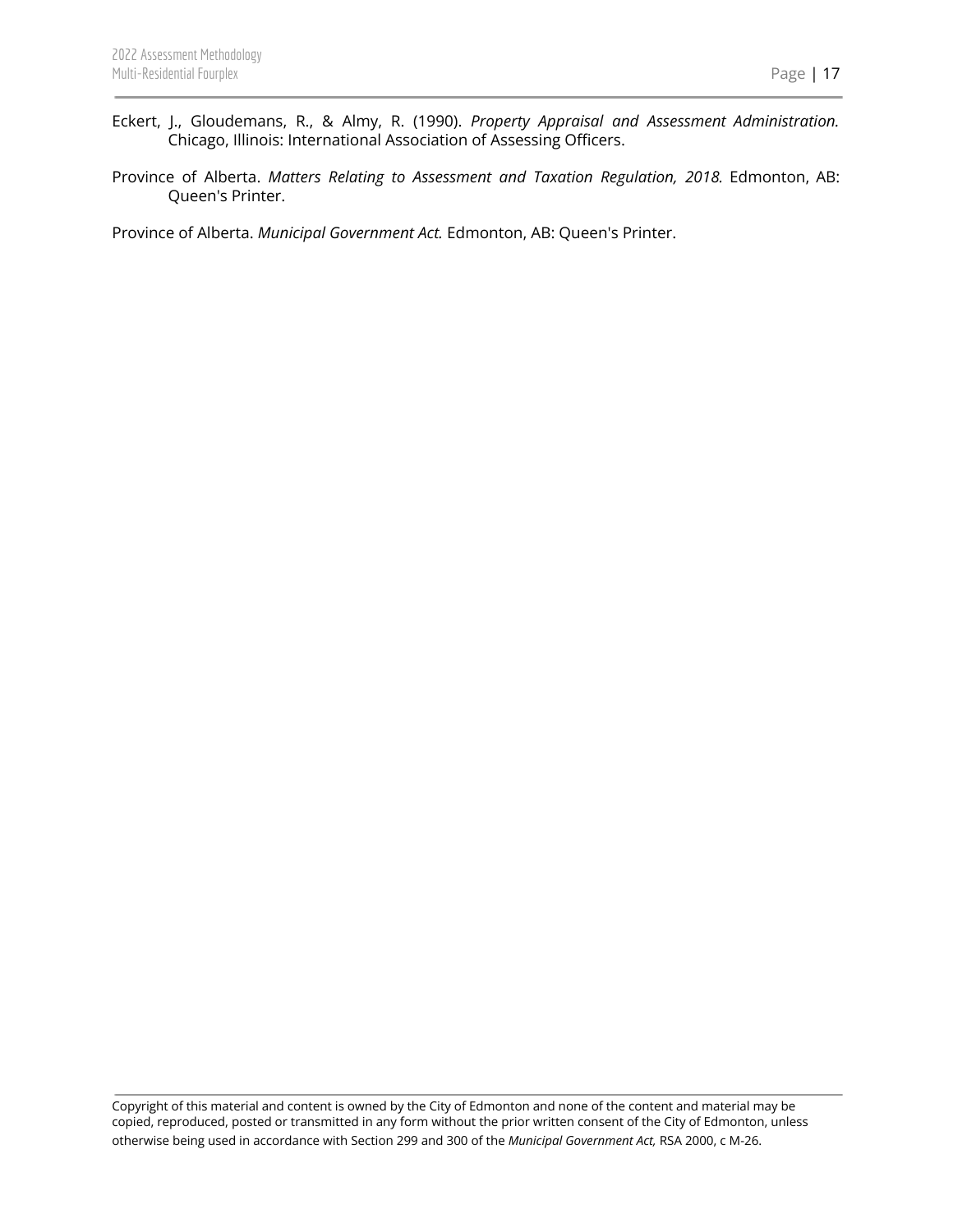## <span id="page-18-1"></span><span id="page-18-0"></span>Zoning References

The rules and regulations for land development within Edmonton are contained in the Edmonton Zoning Bylaw, No. 12800.

s.6.123 **zone:** a specific group of listed Uses and Development Regulations which regulate the Use and Development of land within specific geographic areas of the City... *Zoning Bylaw No. 12800, 2017, s. 6.123*

Residential land use zones vary in part due to density.

s.6.24 **density:** when used in reference to Residential and Residential-Related development, the number of Dwellings on a Site expressed as Dwelling per hectare.

*Zoning Bylaw No. 12800, 2017, s. 6.24*

Not all property conforms to the zoning use set out in the Edmonton Zoning Bylaw. In these cases, an effective zoning is applied to reflect the current use of the property. The effective zoning may differ from the actual zoning when the current use differs from the Edmonton Zoning Bylaw (e.g., a legal nonconforming use).

643(1) If a development permit has been issued on or before the day on which a land use bylaw or a land use amendment bylaw comes into force in a municipality and the bylaw would make the development in respect of which the permit was issued a nonconforming use or nonconforming building, the development permit continues in effect in spite of the coming into force of the bylaw.

*MGA, s.643(1)*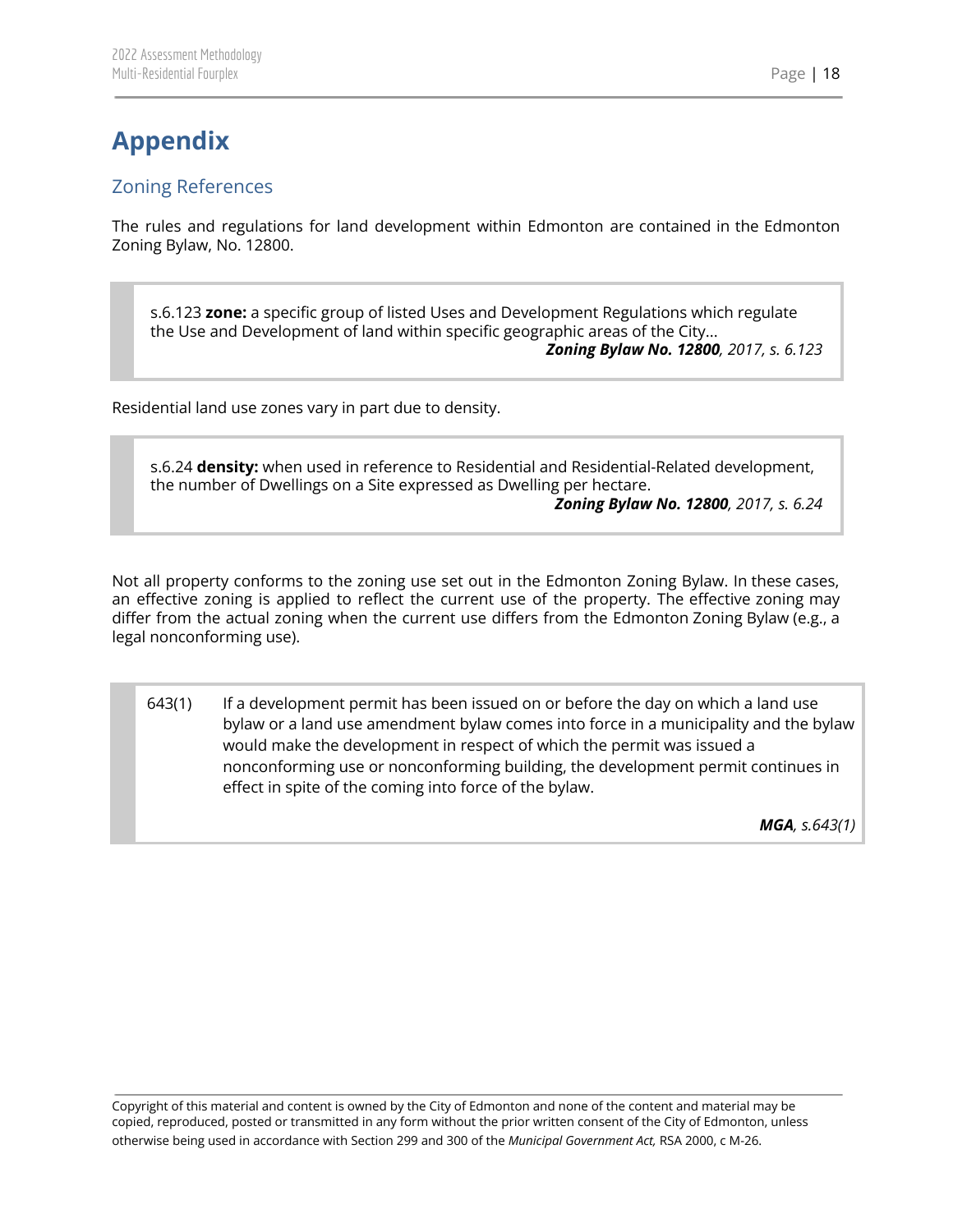## <span id="page-19-0"></span>Zone Chart: Multi-Residential

| <b>Residential</b> |                                                                                                                                                                                                                      |  |  |  |  |  |
|--------------------|----------------------------------------------------------------------------------------------------------------------------------------------------------------------------------------------------------------------|--|--|--|--|--|
| <b>RMD</b>         | Residential Mixed Dwelling Zone (s.155) is to provide for a range of dwelling<br>types and densities including single detached, semi-detached and row housing                                                        |  |  |  |  |  |
| RF5                | <b>Row Housing Zone (s.160)</b> s to provide for relatively low to medium density<br>housing, generally referred to as Row Housing                                                                                   |  |  |  |  |  |
| <b>UCRH</b>        | <b>Urban Character Row Housing Zone (s.165)</b> is to provide for medium density Row<br>Housing in a manner that is characteristic of urban settings and can include more<br>intensive development                   |  |  |  |  |  |
| RF <sub>6</sub>    | Medium Density Multiple Family Zone (s.170) is to provide for medium density<br>housing, where some units may not be at Grade                                                                                        |  |  |  |  |  |
| <b>RA7</b>         | Lowrise Apartment Zone (s.210) provides for lowrise apartment buildings                                                                                                                                              |  |  |  |  |  |
| <b>RA8</b>         | <b>Medium Rise Apartment Zone (s.220)</b> provides for medium rise apartment<br>buildings                                                                                                                            |  |  |  |  |  |
| <b>RA9</b>         | <b>Highrise Apartment Zone (s.230)</b> provides for highrise apartment buildings                                                                                                                                     |  |  |  |  |  |
| <b>RR</b>          | Rural Residential Zone (s.240) is to provide for single detached residential<br>development of a permanent nature in a rural setting, generally without the<br>provision of the full range of urban utility services |  |  |  |  |  |
| <b>RMU</b>         | Mobile Home Zone (s.250) is to provide for Mobile Homes developed within a<br>Mobile Home Park or Mobile Home Subdivision.                                                                                           |  |  |  |  |  |
| <b>RMH</b>         | Mobile Home Zone (s.250) is to provide for Mobile Homes developed within a<br>Mobile Home Park or Mobile Home Subdivision.                                                                                           |  |  |  |  |  |

For additional zone details, refer to the Edmonton Zoning Bylaw.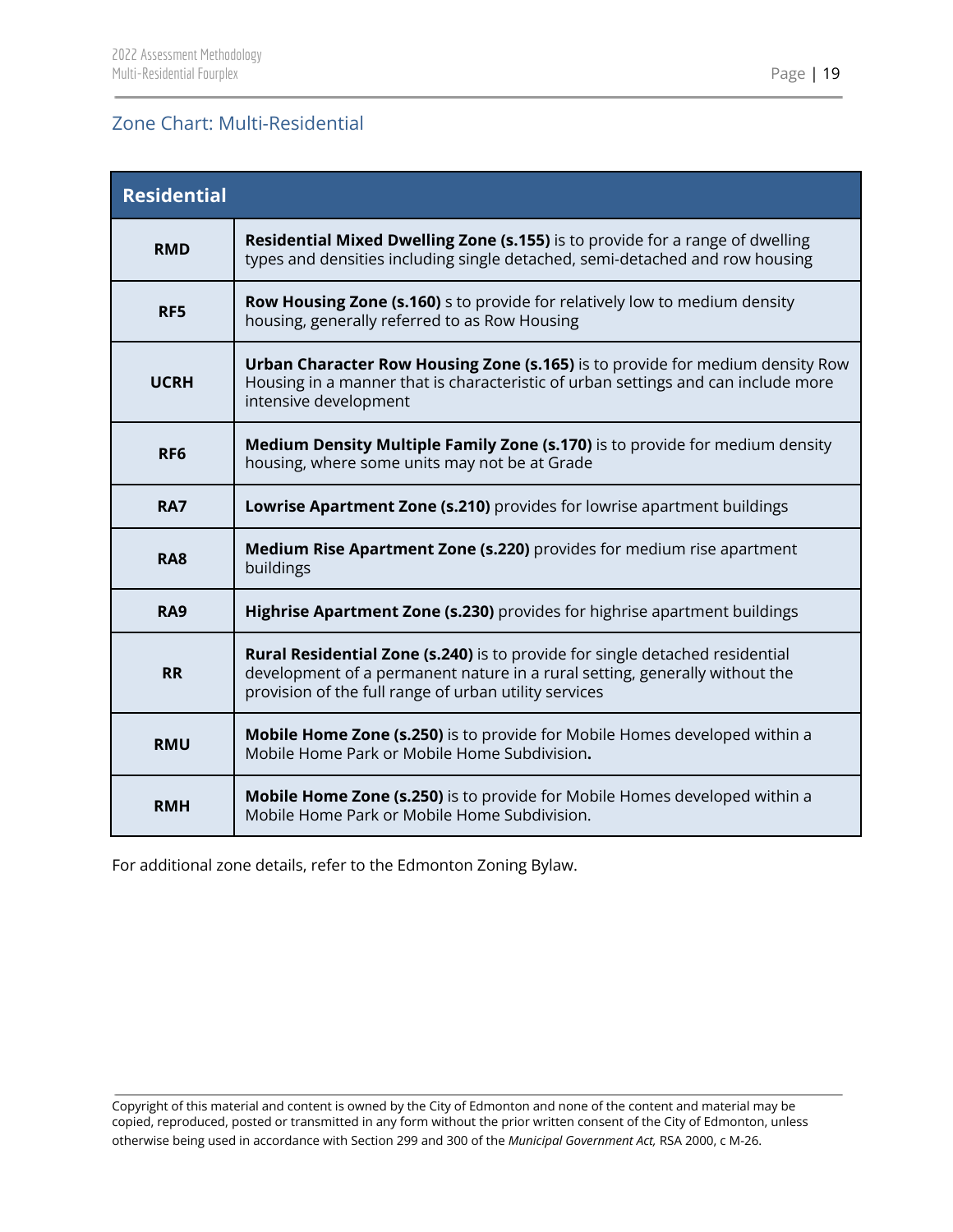## <span id="page-20-0"></span>Land Use Chart: Multi-Residential

| <b>Residential</b> |                                                                                           |  |  |  |  |  |
|--------------------|-------------------------------------------------------------------------------------------|--|--|--|--|--|
| 122                | <b>Fourplex building type</b>                                                             |  |  |  |  |  |
| 130                | Row house building type                                                                   |  |  |  |  |  |
| 131                | Lowrise apartment building (seven floors or fewer)                                        |  |  |  |  |  |
| 133                | Highrise apartment building (eight floors or more)                                        |  |  |  |  |  |
| 135                | Account with a combination of lowrise, highrise, row house or fourplex<br>building types. |  |  |  |  |  |
| 145                | Seniors' residence building                                                               |  |  |  |  |  |
| 1451               | Seniors' residence building with self-contained suites                                    |  |  |  |  |  |
| 160                | Co-op non-profit row house                                                                |  |  |  |  |  |
| 163                | Co-op non-profit highrise apartment building                                              |  |  |  |  |  |
| 165                | Co-op non-profit lowrise apartment building                                               |  |  |  |  |  |
| 1622               | Co-op non-profit fourplex                                                                 |  |  |  |  |  |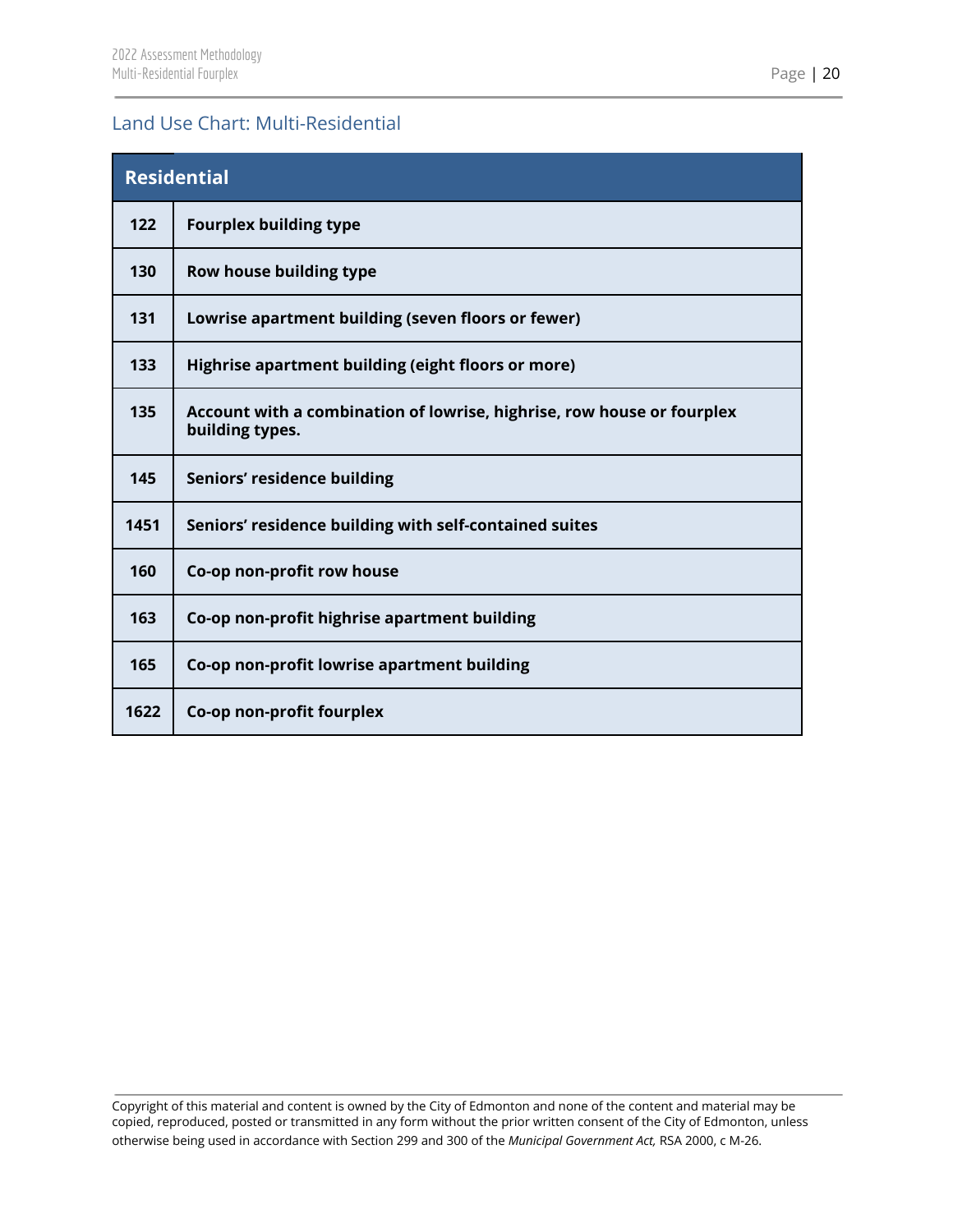## <span id="page-21-0"></span>Map